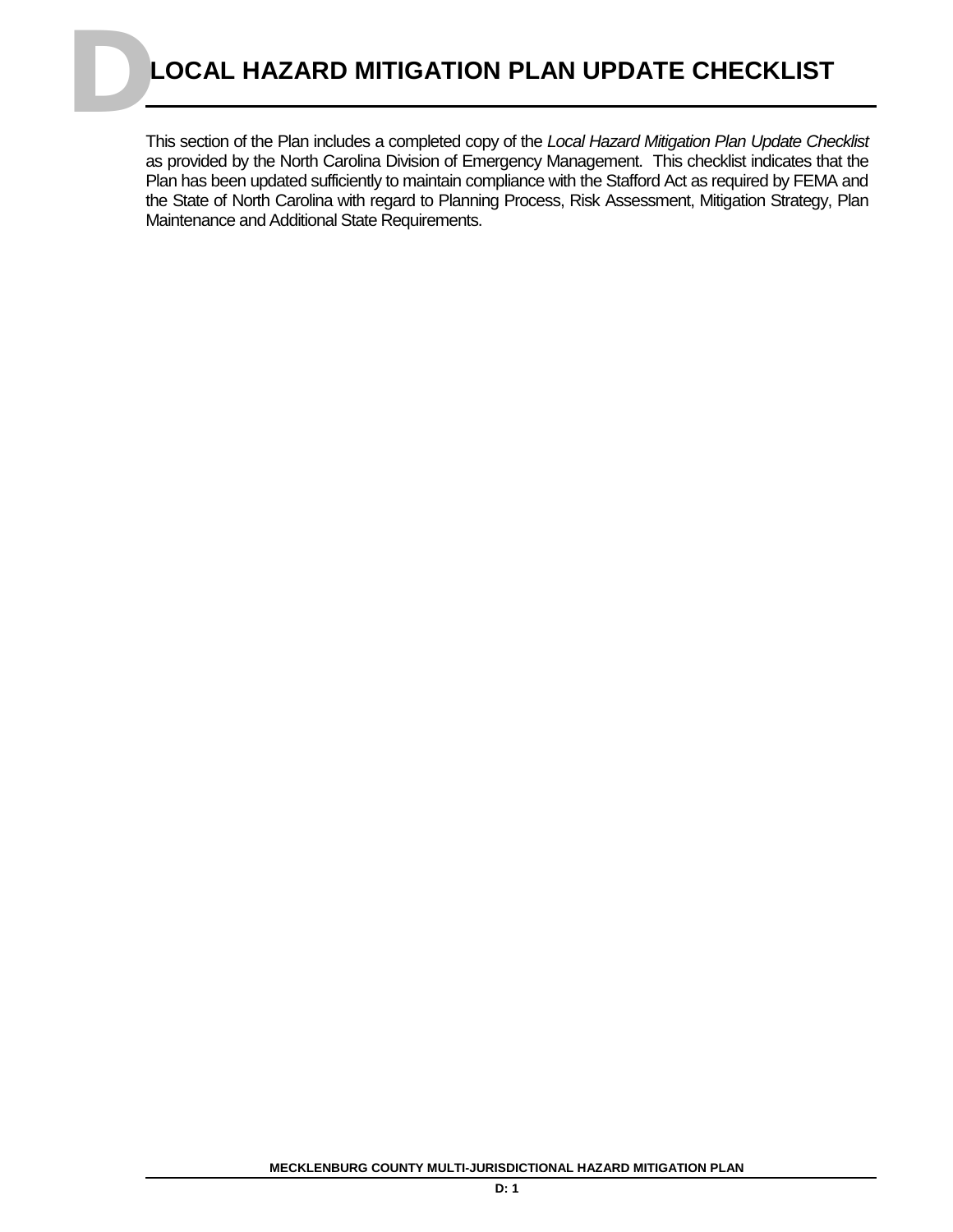#### **Instructions for Using the Local Hazard Mitigation Plan Update Checklist**

Attached is a Checklist to facilitate the review and revision (as appropriate) of the Local Hazard Mitigation Plan that was adopted by your jurisdiction and approved by the NC Division of Emergency Management (NCEM) and the Federal Emergency Management Agency (FEMA) (referred to here as your "Approved Plan"). This Checklist will assist you in preparing the required 5-year update to your plan (referred to here as your "Plan Update"). This Checklist is based on FEMA's *Local Multi-Hazard Mitigation Planning Guidance,* dated July 1, 2008 (the "Blue Book") and is consistent with *the Disaster Mitigation Act of 2000* (P.L. 106-390) and the accompanying federal regulations found at 44 CFR Part 201 (*Mitigation Planning, Interim Final Rule*). This Checklist also incorporates additional recommendations made by NCEM and refers you to the 2007 NC State Hazard Mitigation Plan to ensure that your local plan update is consistent with the current state plan.

Each element of your Approved Mitigation Plan should be reviewed carefully, and a determination about the need to update each element should be made. Indicate in the second column of the Checklist the exact place in the previously Approved Plan (e.g., Chapter, Section, Annex, and page number) where each required planning element is located. As revisions are inserted into the Plan Update (appropriately marked and dated), use Column 3 to identify where the revision is located. Use the "Comments" column of the Checklist to indicate the reason for the revision, or to explain why no revision is considered necessary. Check "Yes" or "No" in the final column of the Checklist to indicate whether each element of your Approved Plan was revised or otherwise modified. Note: This Checklist does not serve as a substitute for a narrative description of the planning update process. You must describe how your community reviewed and analyzed each section of the previous plan.

Please use this Checklist to record your changes as you review and revise your plan. A COMPLETED CHECKLIST MUST ACCOMPANY YOUR PLAN UPDATE WHEN IT IS *SUBMITTED TO NCEM FOR APPROVAL.* 

The example below illustrates how to complete the Local Hazard Mitigation Plan Update Checklist.

#### **Example**

**Assessing Vulnerability: Overview**

**Requirement §201.6(c)(2)(ii):** [The risk assessment shall include a] description of the jurisdiction's vulnerability to the hazards described in paragraph (c)(2)(i) of this section. This description *shall include an overall summary of each hazard and its impact on the community.*

|                                                                                                                                    | Location in the                                             | Location in the                                                                  |                                                                                                                                                   | <b>CHANGES?</b> |     |
|------------------------------------------------------------------------------------------------------------------------------------|-------------------------------------------------------------|----------------------------------------------------------------------------------|---------------------------------------------------------------------------------------------------------------------------------------------------|-----------------|-----|
| Element                                                                                                                            | Approved Plan<br>(chapter, section,<br>annex, etc. and page | <b>Plan Update</b><br>(chapter, section,<br>annex, etc. and<br>page #)           | Comments: Use this space to explain revisions made to the Approved<br>Plan, or why revisions were not made.                                       | <b>YES</b>      | NO. |
| Does the plan update include an <b>overall</b><br>А.<br>summary description of the jurisdiction's<br>vulnerability to each hazard? | Section II,<br>pp. $4-10;$<br>Map $12,$<br>Appendix B       | Section II,<br>$pp.4A-4C$ ;<br>Map 12A in<br>Appendix B<br>of the Plan<br>Update | This section was revised to reflect new development<br>in the northwest portion of the jurisdiction.                                              |                 |     |
| B. Does the plan update address the <b>impact</b><br>of each hazard on the jurisdiction?                                           | Section II,<br>pp. 11-20                                    | Section II,<br>pp. 11-20                                                         | Based on a review of the 2007 NC State Hazard<br>Mitigation Plan, the previously approved plan<br>adequately addresses the impact of each hazard. |                 |     |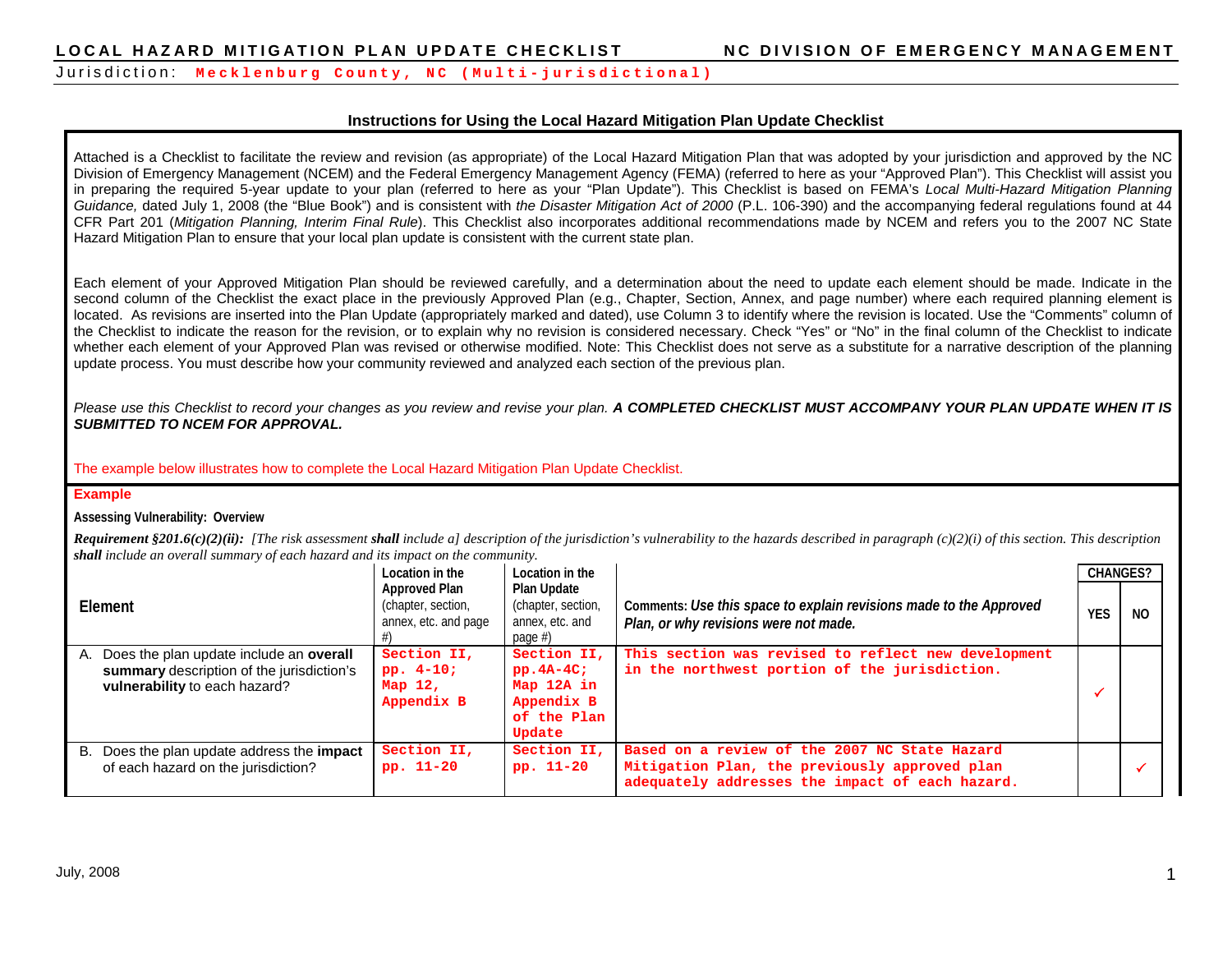Jurisdiction: **Mecklenburg County, NC ( Multi - jurisdictional)**

#### **Local Mitigation Plan Update: NFIP Status/CRS Class**

Use this space to indicate whether your community participates in the National Flood Insurance Program (NFIP). For Multi-Jurisdictional Plans, use a separate line for each community participating in the Plan Update. If your community participates in the Community Rating System, indicate the current (updated) classification number. Use the Comments column to explain any changes in NFIP Status or CRS rating.

|                                                |                                     |              | <b>NFIP Status*</b> |     | <b>CRS</b><br><b>Class</b> |              | <b>CHANGES?</b> |
|------------------------------------------------|-------------------------------------|--------------|---------------------|-----|----------------------------|--------------|-----------------|
|                                                |                                     | Y            | N                   | N/A | #                          | <b>YES</b>   | <b>NO</b>       |
| Jurisdiction:                                  | <b>Comments</b>                     |              |                     |     |                            |              |                 |
| 1. Mecklenburg County                          | Active NFIP participant since 1981. | ✓            |                     |     | 6                          | $\checkmark$ |                 |
| 2. City of Charlotte                           | Active NFIP participant since 1978. | $\checkmark$ |                     |     | 5                          | $\checkmark$ |                 |
| 3. Town of Cornelius                           | Active NFIP participant since 1997. | $\checkmark$ |                     |     |                            |              | ✓               |
| 4. Town of Davidson                            | Active NFIP participant since 1997. | ✓            |                     |     |                            |              | ✓               |
| 5. Town of Huntersville                        | Active NFIP participant since 2004. | $\checkmark$ |                     |     |                            |              | $\checkmark$    |
| 6. Town of Matthews                            | Active NFIP participant since 2004. | ✓            |                     |     |                            |              | ✓               |
| 7. Town of Mint Hill                           | Active NFIP participant since 2007. | $\checkmark$ |                     |     |                            | $\checkmark$ |                 |
| 8. Town of Pineville                           | Active NFIP participant since 1987. | ✓            |                     |     | 6                          | $\checkmark$ |                 |
| [ATTACH PAGE(S) WITH ADDITIONAL JURISDICTIONS] |                                     |              |                     |     |                            |              |                 |

**\* Notes: Y = Yes, Participating N = Not Participating N/A = Not Mapped**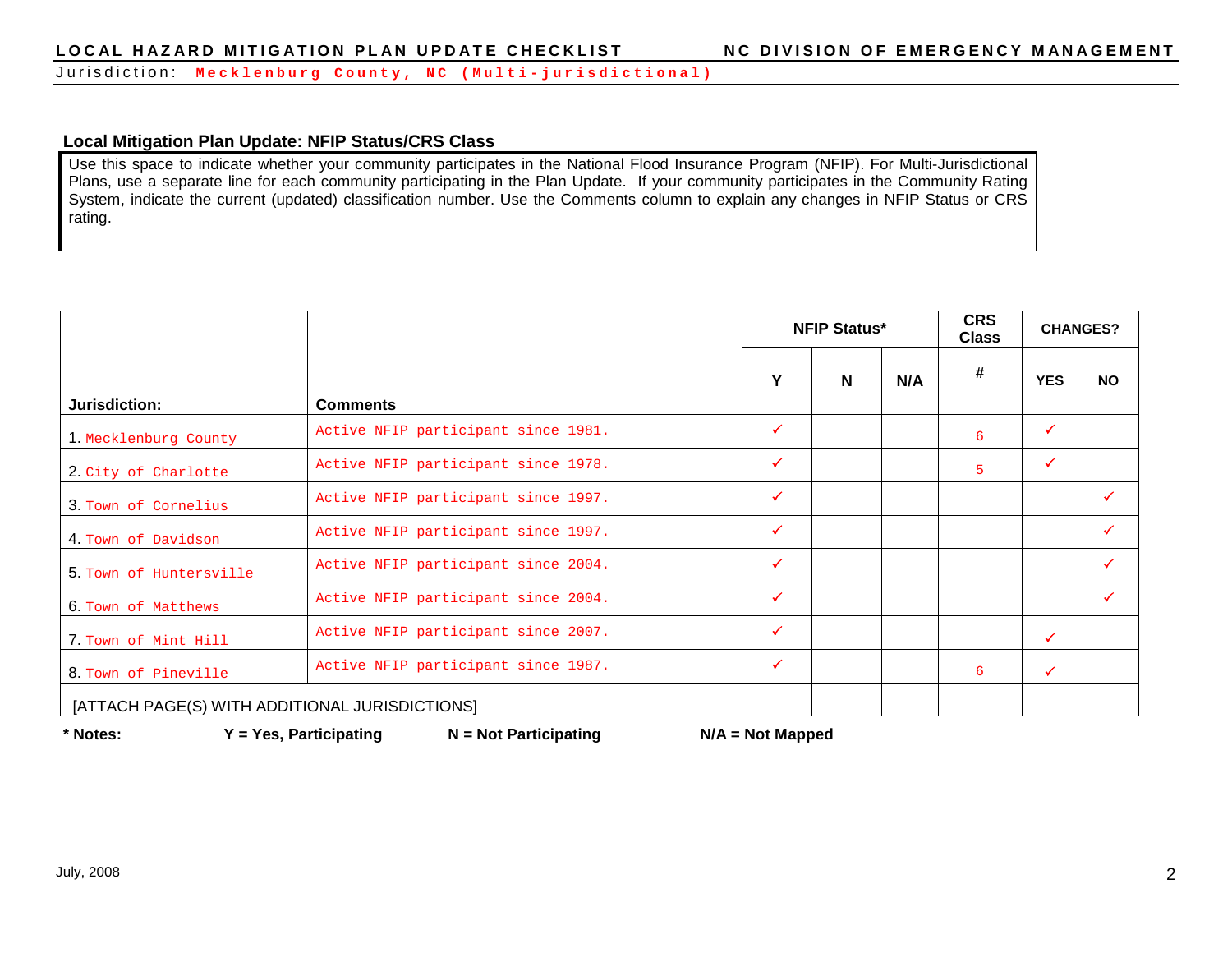#### **LOCAL MITIGATION PLAN UPDATE SUMMARY**

The Hazard Mitigation Plan Update cannot be approved if the Plan has not been formally readopted by the local jurisdiction.

Elements in gray-shaded areas are recommended but not required by FEMA; absence of these elements will not preclude the Plan Update from receiving approval from FEMA.

# **Prerequisite(s) (Check Applicable Box)** CHANGES?

1. Adoption by the Local Governing Body: §201.6(c)(5) **OR**



2 .Multi-Jurisdictional Plan Adoption: §201.6(c)(5)

**AND** 3. Multi-Jurisdictional Planning Participation:

§201.6(a)(3)



#### **Planning Process**

4. Documentation of the Planning Process: §201.6(b) and §201.6(c)(1)



#### **Risk Assessment**

5. Identifying Hazards: §201.6(c)(2)(i)

6. Profiling Hazards: §201.6(c)(2)(i)

7. Assessing Vulnerability: Overview: §201.6(c)(2)(ii)

8. Assessing Vulnerability: Addressing Repetitive Loss Properties. §201.6(c)(2)(ii)

9. Assessing Vulnerability: Identifying Structures, Infrastructure and Critical Facilities:  $\S201.6(c)(2)(ii)(A)$ 

10. Assessing Vulnerability: Estimating Potential Losses: §201.6(c)(2)(ii)(B)

11. Assessing Vulnerability: Analyzing Development Trends: §201.6(c)(2)(ii)(C)

12. Multi-Jurisdictional Risk Assessment: §201.6(c)(2)(iii)

#### **Mitigation Strategy CHANGES? YES NO** 13. Local Hazard Mitigation Goals: §201.6(c)(3)(i) 14. Identification and Analysis of Mitigation Actions: §201.6(c)(3)(ii) 15. Identification and Analysis of Mitigation Actions: NFIP Compliance §201.6(c)(3)(ii) 16. Implementation of Mitigation Actions: §201.6(c)(3)(iii) 17. Multi-Jurisdictional Mitigation Actions: §201.6(c)(3)(iv)

#### **Plan Maintenance Process**

18. Monitoring, Evaluating, and Updating the Plan: §201.6(c)(4)(i) 19. Incorporation into Existing Planning Mechanisms: §201.6(c)(4)(ii)



20. Continued Public Involvement: §201.6(c)(4)(iii)

#### **Additional NC State Recommendations**

Description of Plan Progress

Community Profile

Capability Assessment

Map of vulnerable structures & critical facilities overlaid with known hazard areas

Map of existing & proposed land uses overlaid with known hazard areas

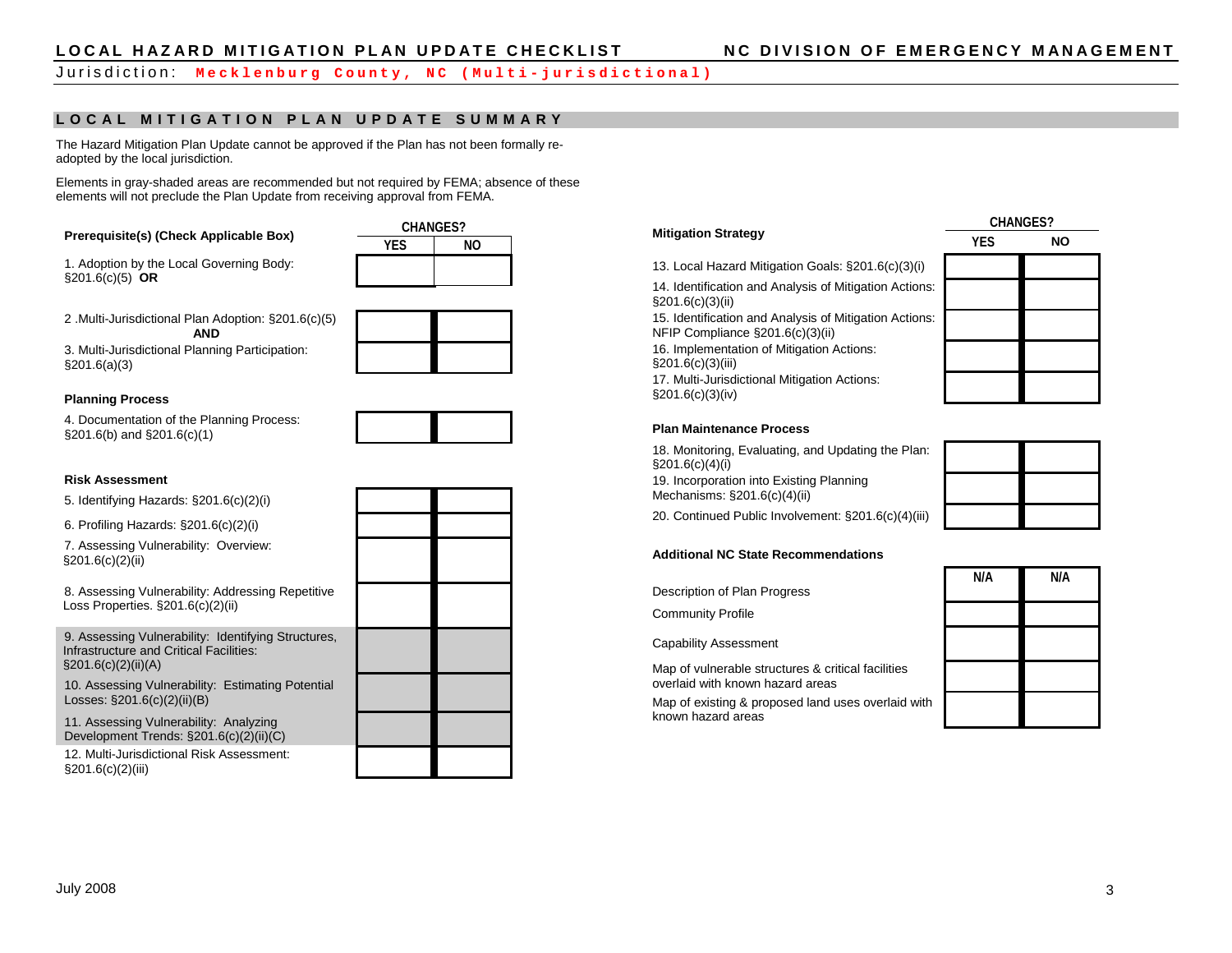# **PREREQUISITE(S)**

# **1. Adoption by the Local Governing Body**

*Requirement §201.6(c)(5)***:** *[The local hazard mitigation plan shall include] documentation that the plan has been formally adopted by the governing body of the jurisdiction requesting approval of the plan (e.g., City Council, County Commissioner, Tribal Council).*

**Comment***: Note that the plan update must be officially adopted by the local governing body, regardless of the degree of modification to the previously approved plan.* 

|                                                                      | Location in the                                               | Location in the                                             |                                      | <b>CHANGES?</b> |     |
|----------------------------------------------------------------------|---------------------------------------------------------------|-------------------------------------------------------------|--------------------------------------|-----------------|-----|
| Element                                                              | <b>Approved Plan</b><br>(chapter, section,<br>annex, etc. and | <b>Plan Update</b><br>(chapter, section,<br>annex, etc. and | <b>Comments</b>                      | YES             | NO. |
|                                                                      | page $#$ )                                                    | page $#$ )                                                  |                                      |                 |     |
| A. Has the local governing body formally adopted the<br>plan update? | N/A                                                           | N/A                                                         | This is a multi-jurisdictional plan. |                 |     |
| B. Is supporting documentation, such as a resolution,<br>included?   | N/A                                                           | N/A                                                         | This is a multi-jurisdictional plan. |                 |     |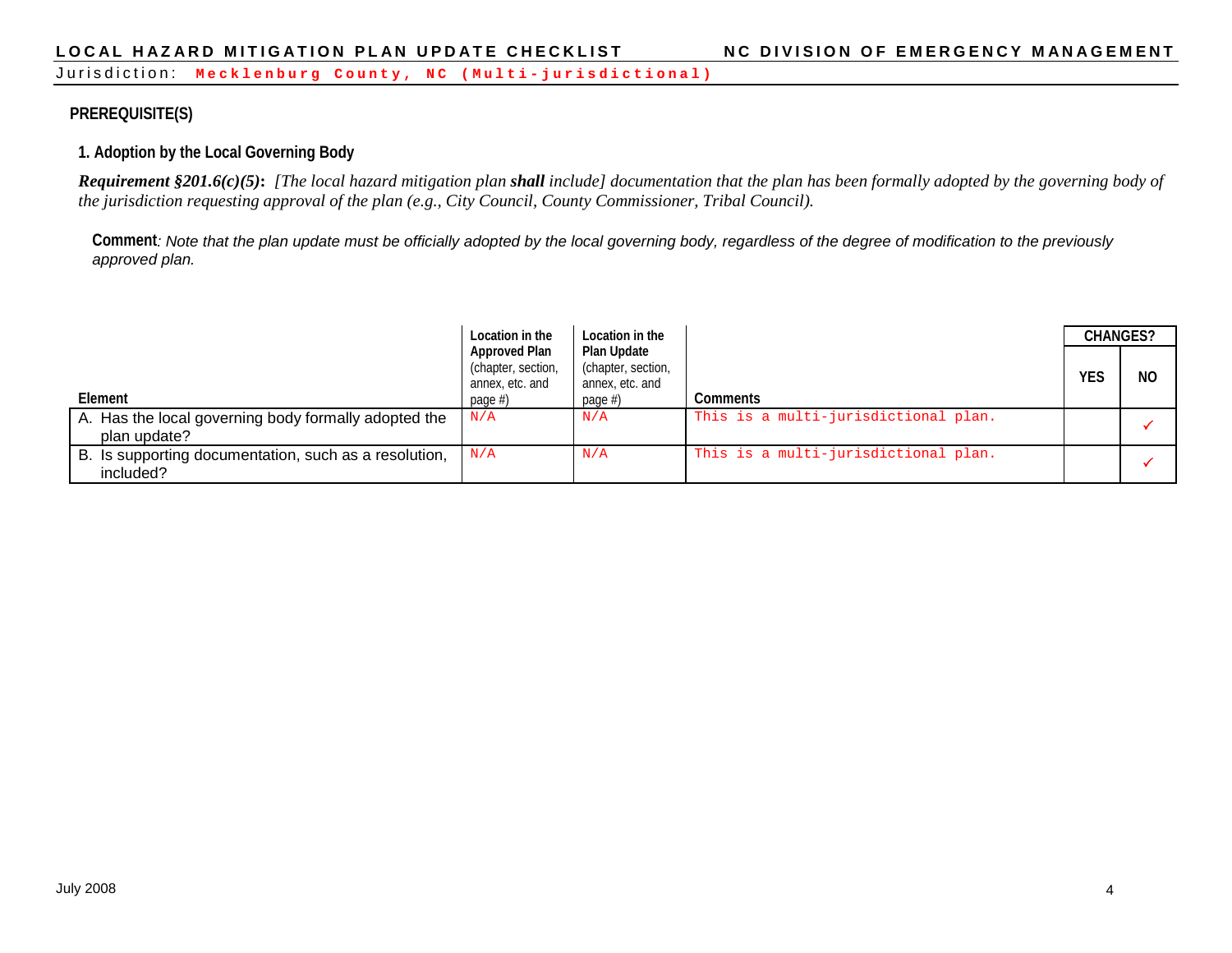#### **2. Multi-Jurisdictional Plan Adoption**

**Requirement §201.6(c)(5):** For multi-jurisdictional plans, each jurisdiction requesting approval of the plan **must** document that it has been formally adopted.

**Comment***: Note that the plan update must be officially adopted by the local governing body(ies), regardless of the degree of modification to the previously approved plan.* 

|                                                                                                        | Location in the                                                          | Location in the                                                    |                                                                                                                                                                | <b>CHANGES?</b> |     |
|--------------------------------------------------------------------------------------------------------|--------------------------------------------------------------------------|--------------------------------------------------------------------|----------------------------------------------------------------------------------------------------------------------------------------------------------------|-----------------|-----|
| Element                                                                                                | <b>Approved Plan</b><br>(chapter, section,<br>annex, etc. and<br>page #) | Plan Update<br>(chapter, section,<br>annex, etc. and<br>page $#$ ) | <b>Comments</b>                                                                                                                                                | <b>YES</b>      | NO. |
| A. Does the plan indicate the specific jurisdictions<br>represented in the plan update?                | Section 1,<br>p.2                                                        | Section 1,<br>p.3                                                  | All jurisdictions within Mecklenburg<br>County participated in the 2010 plan<br>update (and all were active participants<br>in the initial 2005 plan as well). |                 |     |
| B. For each jurisdiction, has the local governing body<br>formally adopted the plan update?            | Appendix A                                                               | Appendix A                                                         | Local governing bodies will adopt plan<br>following conditional approval (Approval<br>Pending Adoption) by FEMA.                                               |                 |     |
| C. Is supporting documentation, such as a resolution,<br>included for each participating jurisdiction? | Appendix A                                                               | Appendix A                                                         | Copies of resolutions will be included<br>following local adoption (subsequent to<br>conditional approval by FEMA).                                            |                 |     |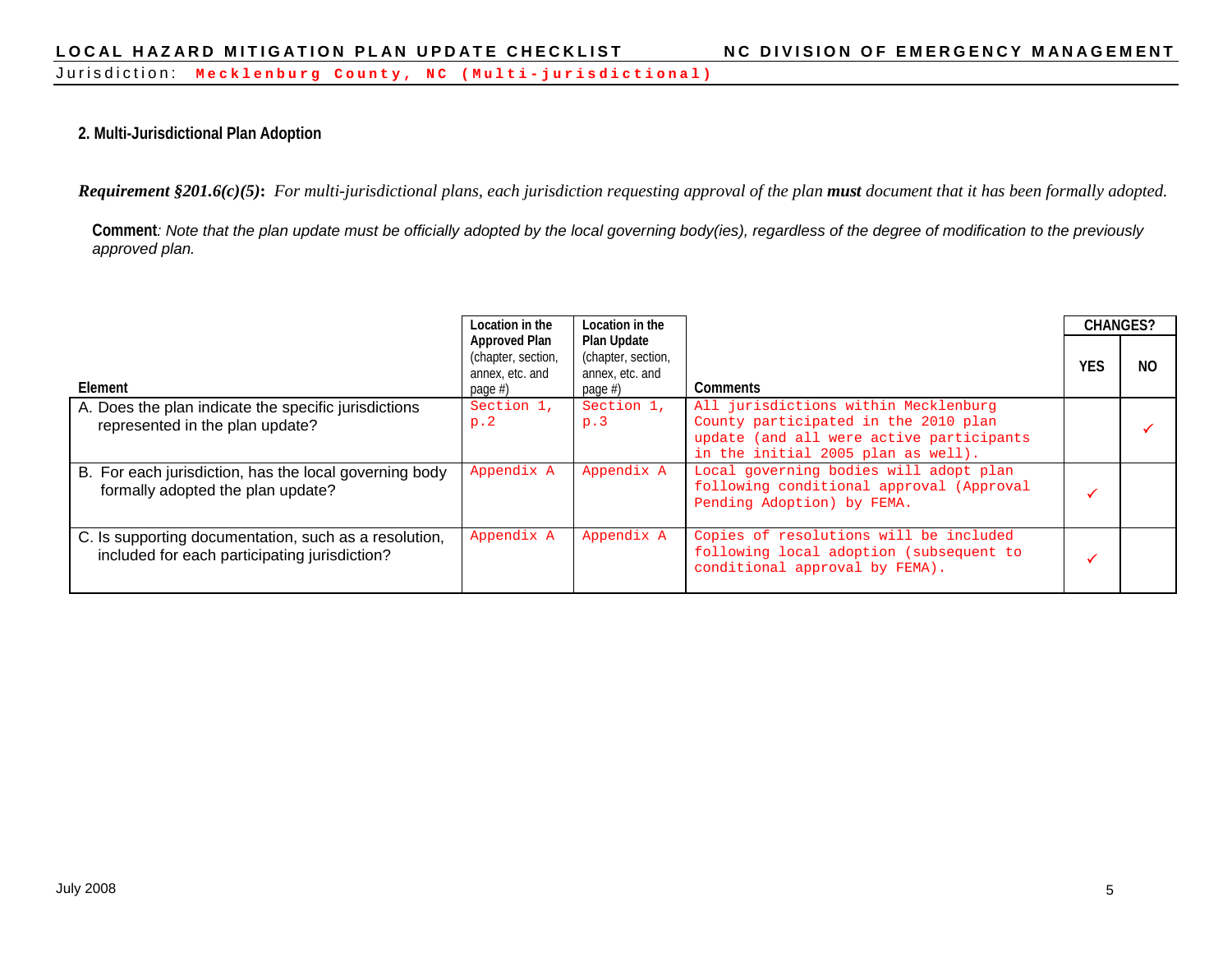#### **3. Multi-Jurisdictional Planning Participation**

*Requirement §201.6(a)(3)***:** *Multi-jurisdictional plans (e.g., watershed plans) may be accepted, as appropriate, as long as each jurisdiction has participated in the process … Statewide plans will not be accepted as multi-jurisdictional plans.*

**NCEM Recommendation:** NCEM recommends that the Plan Update include a map showing all jurisdictions within the geographic coverage of the multi-jurisdictional plan. The map should indicate which communities are participating/not participating in the plan update. Clearly indicate the jurisdictional boundaries of each participating jurisdiction on the map.

|                                                                                                                                                                   | Location in the                                                             | Location in the                                                    |                                                                                                                                                                                                                                                                                           |     | <b>CHANGES?</b> |
|-------------------------------------------------------------------------------------------------------------------------------------------------------------------|-----------------------------------------------------------------------------|--------------------------------------------------------------------|-------------------------------------------------------------------------------------------------------------------------------------------------------------------------------------------------------------------------------------------------------------------------------------------|-----|-----------------|
| Element                                                                                                                                                           | <b>Approved Plan</b><br>(chapter, section,<br>annex, etc. and<br>page $#$ ) | Plan Update<br>(chapter, section,<br>annex, etc. and<br>page $#$ ) | <b>Comments</b>                                                                                                                                                                                                                                                                           | YES | N <sub>O</sub>  |
| A. Does the plan describe how each jurisdiction<br>participated in the plan update process?                                                                       | Section 2,<br>$p.2-15$                                                      | Section 2,<br>$p.13-24;$<br>also p.28                              | A complete description of the 2009-2010<br>plan update process is included in Section<br>2, and expands upon the narrative<br>description of the process to prepare the<br>initial plan in 2005.                                                                                          |     |                 |
| B. Does the updated plan identify all participating<br>jurisdictions, including new, continuing, and the<br>jurisdictions that no longer participate in the plan? | Section 1,<br>p.2                                                           | Section 1,<br>p.3                                                  | All jurisdictions within Mecklenburg<br>County that participated in the initial<br>2005 plan participated in the 2010 plan<br>update. Also, as recommended by NCEM, a<br>map showing the boundaries of all<br>participating jurisdictions is provided in<br>Section 3: Community Profile. |     |                 |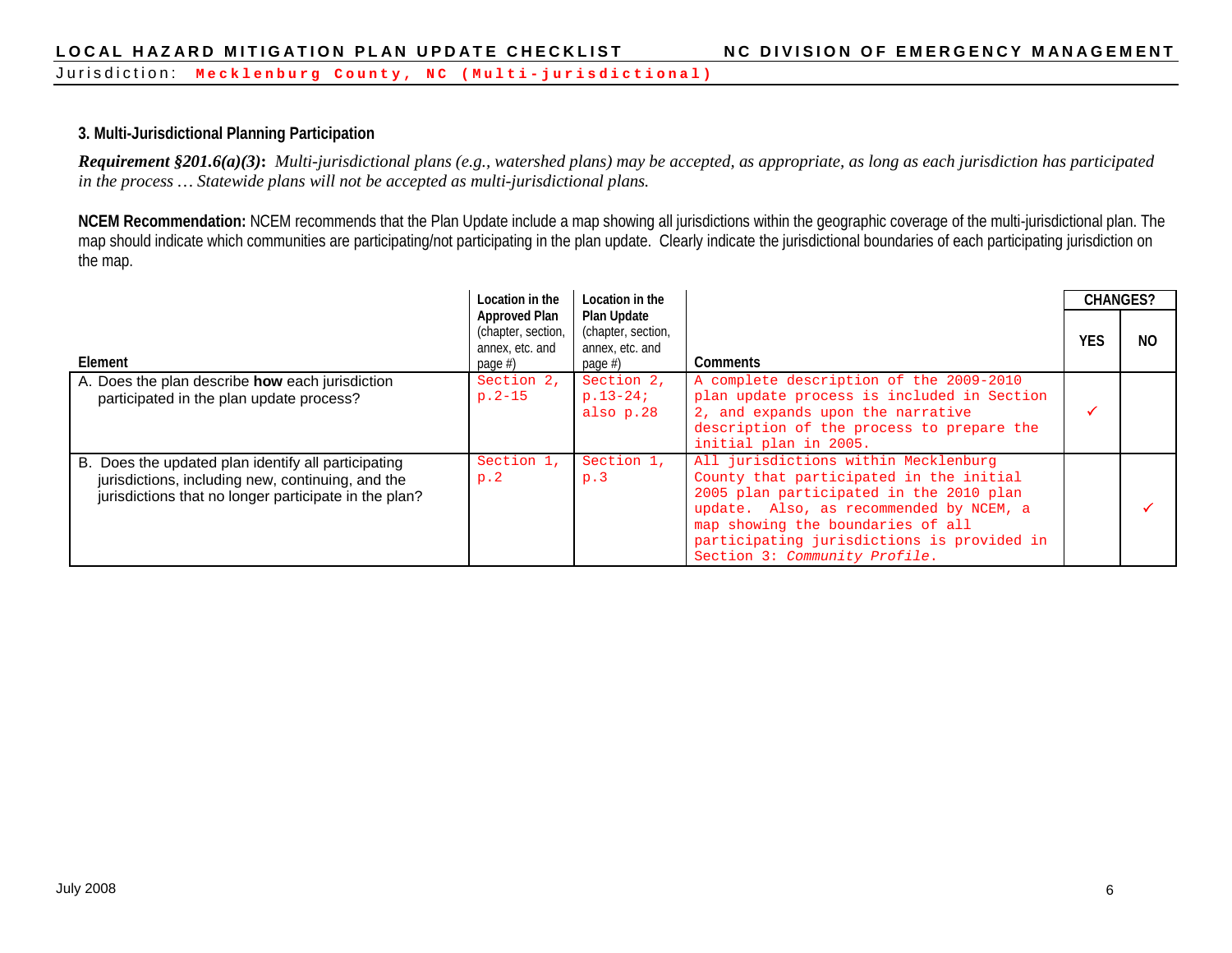**PLANNING PROCESS:** *§201.6(b): An open public involvement process is essential to the development of an effective plan.*

#### **4. Documentation of the Planning Process**

*Requirement §201.6(b): In order to develop a more comprehensive approach to reducing the effects of natural disasters, the planning process shall include: (1) An opportunity for the public to comment on the plan during the drafting stage and prior to plan approval;*

- *(2) An opportunity for neighboring communities, local and regional agencies involved in hazard mitigation activities, and agencies that have the authority to regulate development, as well as businesses, academia and other private and non-profit interests to be involved in the planning process; and*
- *(3) Review and incorporation, if appropriate, of existing plans, studies, reports, and technical information.*

**Requirement §201.6(c)(1):** [The plan **shall** document] the planning process used to develop the plan, including how it was prepared, who was involved in the *process, and how the public was involved.*

**Comment**: The plan update must describe the process used to review, analyze and update each section of the previously approved plan. If the planning team or committee finds that some sections of the previously approved plan warrant an update, and others do not, the process the team took to make that determination must be documented in the Plan Update.

**NCEM Recommendation***: NCEM recommends that the mitigation plan include a Community Profile, a narrative description of the jurisdiction.*

**Comment**: The Community Profile may be included in the Planning Process section of the Plan Update, or in an introduction. Alternatively, the Community Profile may be included as an Appendix*.*

|                                                                                                                                                                                                                                                                                                                          | Location in                                                                    | Location in                                                                  |                                                                                                                                                                                     | <b>CHANGES?</b> |     |
|--------------------------------------------------------------------------------------------------------------------------------------------------------------------------------------------------------------------------------------------------------------------------------------------------------------------------|--------------------------------------------------------------------------------|------------------------------------------------------------------------------|-------------------------------------------------------------------------------------------------------------------------------------------------------------------------------------|-----------------|-----|
| Element                                                                                                                                                                                                                                                                                                                  | the<br>Approved<br>Plan (chapter,<br>section,<br>annex, etc.<br>and page $#$ ) | the<br>Plan Update<br>(chapter,<br>section,<br>annex, etc.<br>and page $#$ ) | Comments                                                                                                                                                                            | YES             | NO. |
| Does the plan provide a narrative description of the<br>А.<br>process followed to prepare the update?                                                                                                                                                                                                                    | Section<br>$2, p.2-$<br>15                                                     | Section<br>2 <sub>r</sub><br>$p.13-25$                                       | A complete description of the 2009-2010 plan<br>update process is included in Section 2, and<br>expands upon the description of the process to<br>prepare the initial plan in 2005. |                 |     |
| Does the plan update indicate who was involved in<br>В.<br>the current planning update process? (For example,<br>who led the development at the staff level and were<br>there any external contributors such as contractors?<br>Who participated on the plan committee, provided<br>information, reviewed drafts, etc.?) | Section<br>$2, p.4-5$                                                          | Section<br>2.<br>$p.13-14$                                                   | Planning process section updated with all<br>current information for the 2009-2010 plan<br>update process.                                                                          |                 |     |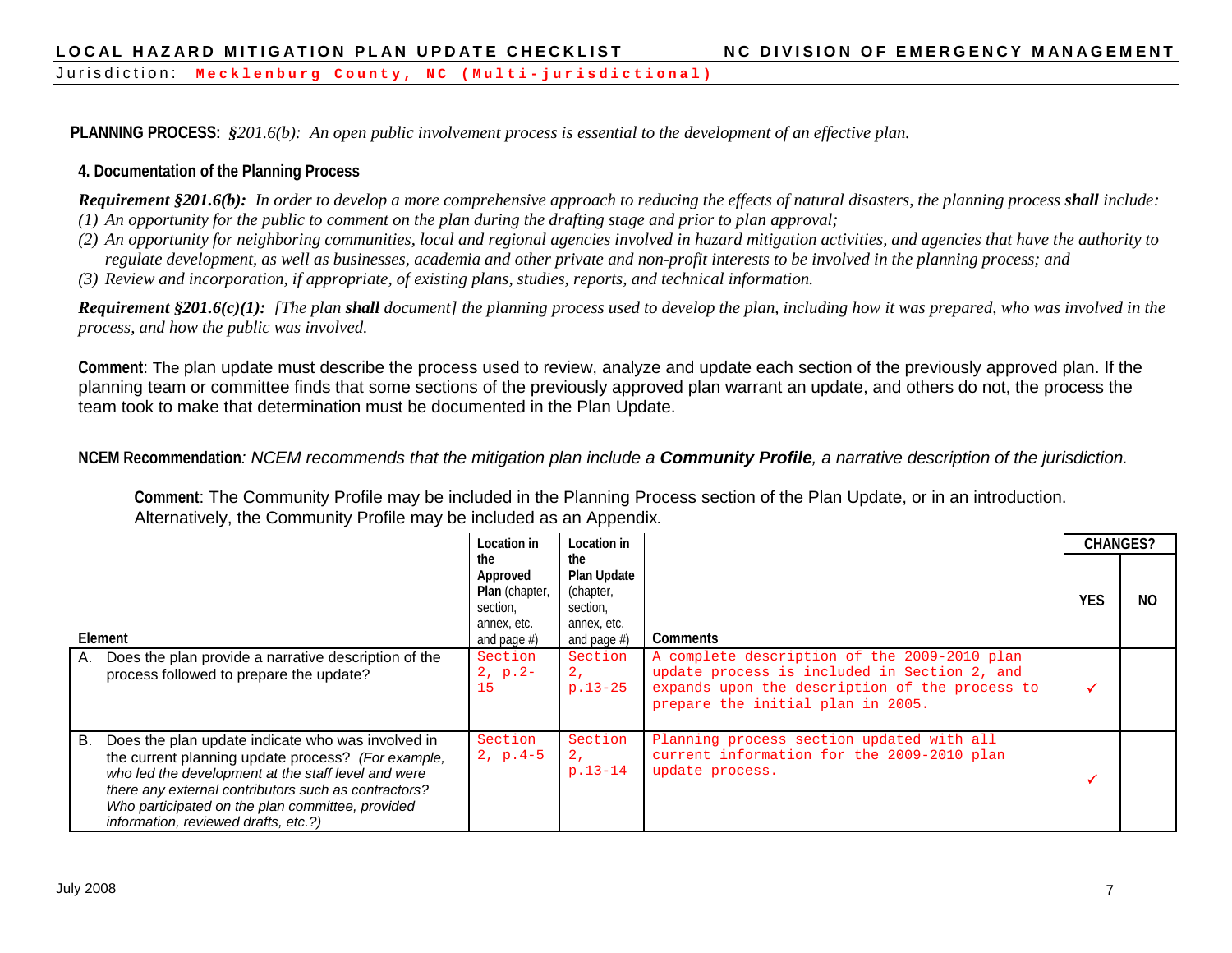#### Jurisdiction: **Mecklenburg County, NC ( Multi - jurisdictional)**

| C.<br>Does the plan update indicate how the public was<br>involved? (Was the public provided an opportunity to<br>comment on the plan during the drafting stage of the<br>update and prior to the plan update approval?) | Section<br>$2, p.12-$<br>13<br>Appendix<br>(Public<br>Particip<br>ation<br>Survey) | Section<br>2 <sub>r</sub><br>$p.24-27$<br>Appendi<br>$x$ B<br>(Public<br>Partici<br>pation<br>Survey) | Updated with all current information for the<br>2009-2010 plan update process. The public was<br>provided numerous opportunities to participate<br>as advertised through the County's extensive<br>public outreach and advertisement efforts. |     |     |
|--------------------------------------------------------------------------------------------------------------------------------------------------------------------------------------------------------------------------|------------------------------------------------------------------------------------|-------------------------------------------------------------------------------------------------------|-----------------------------------------------------------------------------------------------------------------------------------------------------------------------------------------------------------------------------------------------|-----|-----|
| Does the plan update discuss the opportunity for<br>D.<br>neighboring communities, agencies, businesses,<br>academia, nonprofits, and other interested parties to<br>be involved in the planning update process?         | Section<br>$2, p.13-$<br>14.                                                       | Section<br>2 <sub>r</sub><br>$p.24 - 27$                                                              | Updated with all current information for the<br>2009-2010 plan update process. The County was<br>successful in gaining participation and<br>feedback from a wide variety of stakeholders<br>during the plan update process.                   |     |     |
| Does the planning update process describe the<br>Е.<br>review and incorporation, if appropriate, of existing<br>plans, studies, reports, and technical information?                                                      | Section<br>$7, p.1-$<br>23.                                                        | Section<br>2.<br>$p.13-25$<br>and<br>$p.29 - 30$<br>Section<br>$7, p.1-$<br>29                        | Updated with all current information for the<br>2009-2010 plan update process. The County<br>integrated a lot of new data and information<br>into the 2009-2010 plan update process as<br>described throughout the plan.                      |     |     |
| F. Does the plan update document how the planning<br>team reviewed and analyzed each section of the plan<br>and whether each section was revised as part of the<br>update process?                                       | N/A                                                                                | Section<br>2.7<br>$p.29 - 30$                                                                         | Updated with all current information for the<br>2009 plan update process. The current plan was<br>thoroughly evaluated and discussed during the<br>"plan update kickoff" meeting as described on<br>pages 19-22 of the plan update.           | N/A | N/A |
| H. NCEM Recommendation: Does the plan update<br>include a current community profile of the<br>jurisdiction?                                                                                                              | Section<br>$3, p.1-7$                                                              | Section<br>$3, p.1-$<br>10                                                                            | Updated Community Profile section to include<br>updated narrative information, maps, figures<br>and tables from a variety of sources.                                                                                                         |     |     |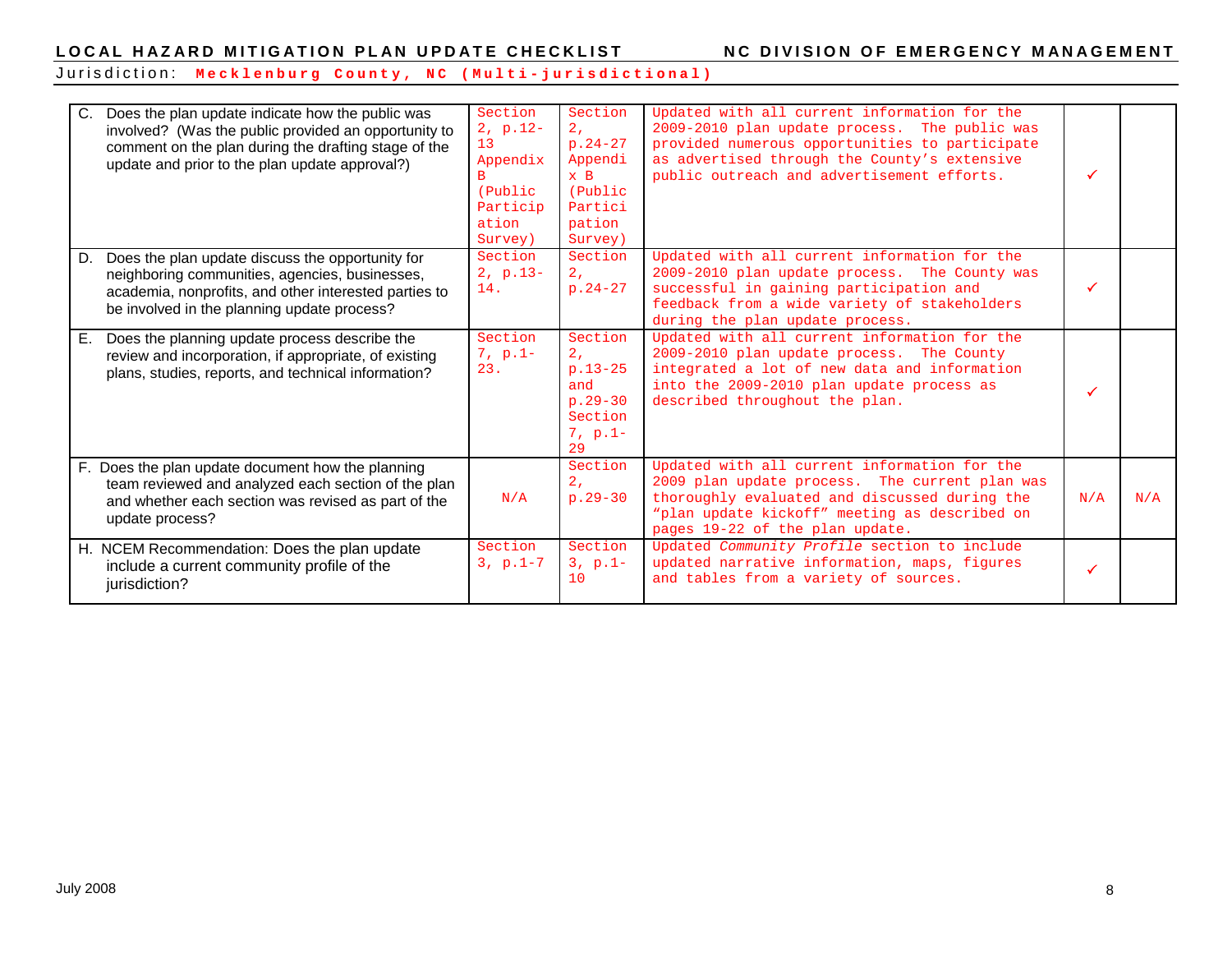# **Description of Plan Progress**

*Requirement §201.6(d)(3): A local jurisdiction must review and revise its plan to reflect changes in development, progress in local mitigation efforts, and changes in priorities, and resubmit it for approval within five (5) years in order to continue to be eligible for mitigation project grant funding.* 

**Comment***:*

*Plan Updates must demonstrate that progress has been made in the past five years to fulfill commitments outlined in the previously approved plan. This will involve a comprehensive review and update of each section of the local mitigation plan and a discussion of the results of evaluation and monitoring activities detailed in the Plan Maintenance section of the previously approved plan. Plan updates may validate the information in the previously approved plan, or may involve a major plan rewrite. A plan update is NOT an annex to the previously approved plan; it stands on its own as a complete and current plan.*

The plan update must also describe how the community was kept involved during the plan maintenance process over the previous five years.

*The plan update should provide a progress report on any deficiencies in data or information that were noted in the previous plan (e.g., have gaps in data that were identified before been filled?).* 

**NCEM Recommendation:** NCEM recommends that the plan update include a "Progress Report": a separate section that describes progress that has been made over the past five years, placing emphasis on the status of mitigation actions proposed in the previous plan, detailing how the public has been involved, and describing the results of evaluation and monitoring activities.

|                                                                                                                                                               | Location in the                                                             | Location in the                                                    |                                                                                                                                                                                                                                                |            | <b>CHANGES?</b> |
|---------------------------------------------------------------------------------------------------------------------------------------------------------------|-----------------------------------------------------------------------------|--------------------------------------------------------------------|------------------------------------------------------------------------------------------------------------------------------------------------------------------------------------------------------------------------------------------------|------------|-----------------|
| Element                                                                                                                                                       | <b>Approved Plan</b><br>(chapter, section,<br>annex, etc. and<br>page $#$ ) | Plan Update<br>(chapter, section,<br>annex, etc. and<br>page $#$ ) | Comments                                                                                                                                                                                                                                       | <b>YES</b> | NC              |
| A. Does the plan update indicate that progress has<br>been made in the past five years to fulfill<br>commitments outlined in the previously approved<br>plan? | N/A                                                                         | Section 9,<br>$p. 1-66$                                            | Completed status updates have been<br>provided for every mitigation action<br>proposed in 2005 for each jurisdiction<br>under their own individual Mitigation<br>Action Plan in Section 9 (see "Status<br>Update on 2005 Mitigation Actions"). | N/A        | N/A             |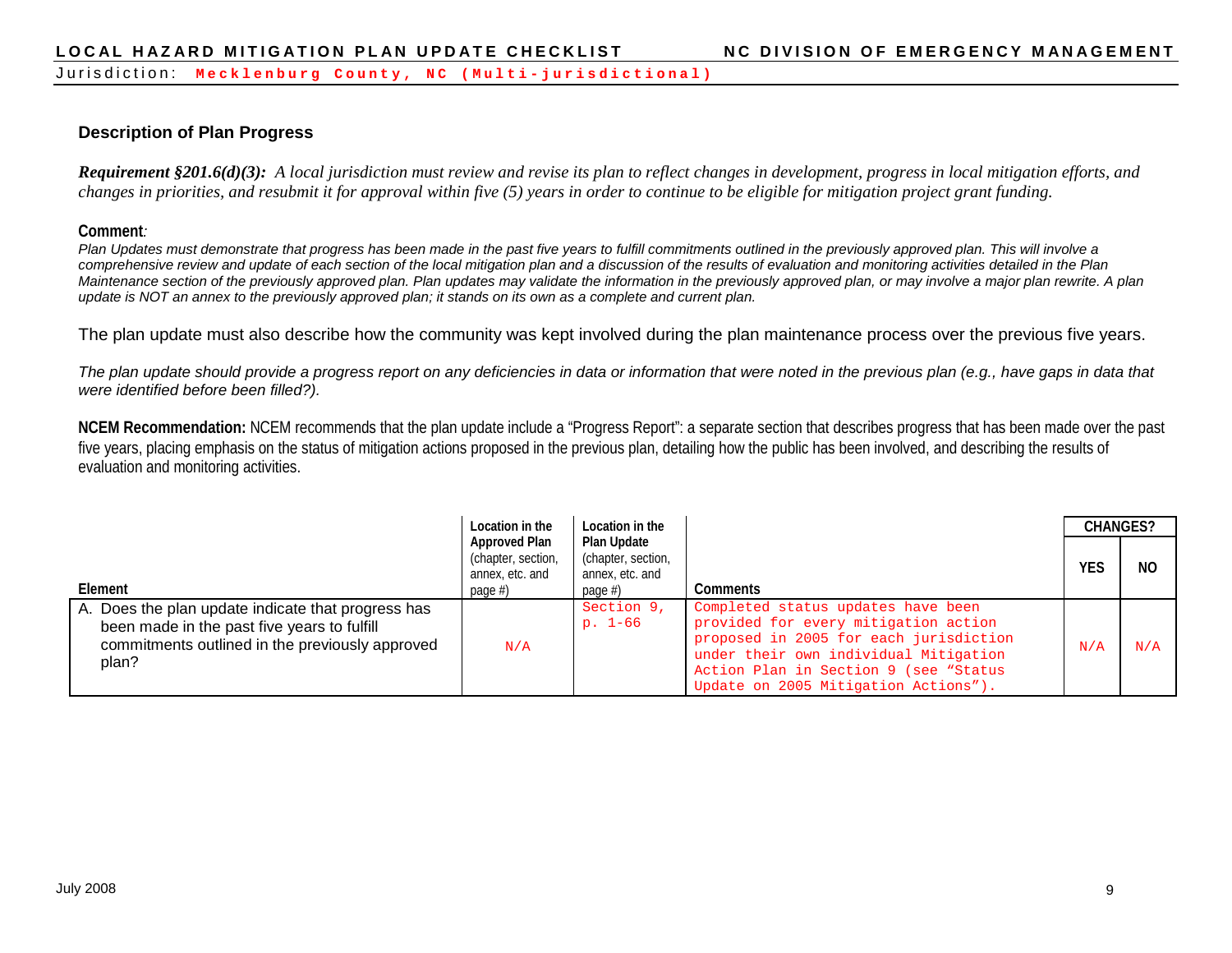Jurisdiction: **Mecklenburg County, NC ( Multi - jurisdictional)**

| B. Does the plan update include a discussion of the<br>results of evaluation and monitoring activities over<br>the last five years?                                                                                                  | N/A | Section 10,<br>p.3                                                           | Following completion of the initial 2005<br>Plan, CMEMO and Charlotte-Mecklenburg<br>County Storm Water Services (CMSWS)<br>coordinated with each of the participating<br>jurisdictions on the evaluation and<br>monitoring activities as described. | N/A | N/A |
|--------------------------------------------------------------------------------------------------------------------------------------------------------------------------------------------------------------------------------------|-----|------------------------------------------------------------------------------|------------------------------------------------------------------------------------------------------------------------------------------------------------------------------------------------------------------------------------------------------|-----|-----|
| C. Does the plan update include a narrative<br>description of changes in the mitigation strategy,<br>particularly where actions have been completed?<br>Does the plan update describe any resultant<br>changes to the approved plan? | N/A | Section 2,<br>$p. 13-31$<br>Section 8,<br>$p.1-8$<br>Section 9,<br>$p. 1-66$ | The reasoning behind necessary changes to<br>the mitigation strategy are documented in<br>Section 2 (Planning Process), and the<br>actual changes may be found in Sections 8<br>Mitigation Strategy) and 9 (Mitigation<br>Action Plans).             | N/A | N/A |
| D. Does the plan update describe how the public was<br>involved in the plan's maintenance over the past<br>five years?                                                                                                               | N/A | Section 10.<br>p.3                                                           | In terms of public involvement, the public<br>was not heavily involved in the plan<br>maintenance process until the 2010 plan<br>update process began in October 2009 (as<br>further described in Section 2: Planning<br>Process).                   | N/A | N/A |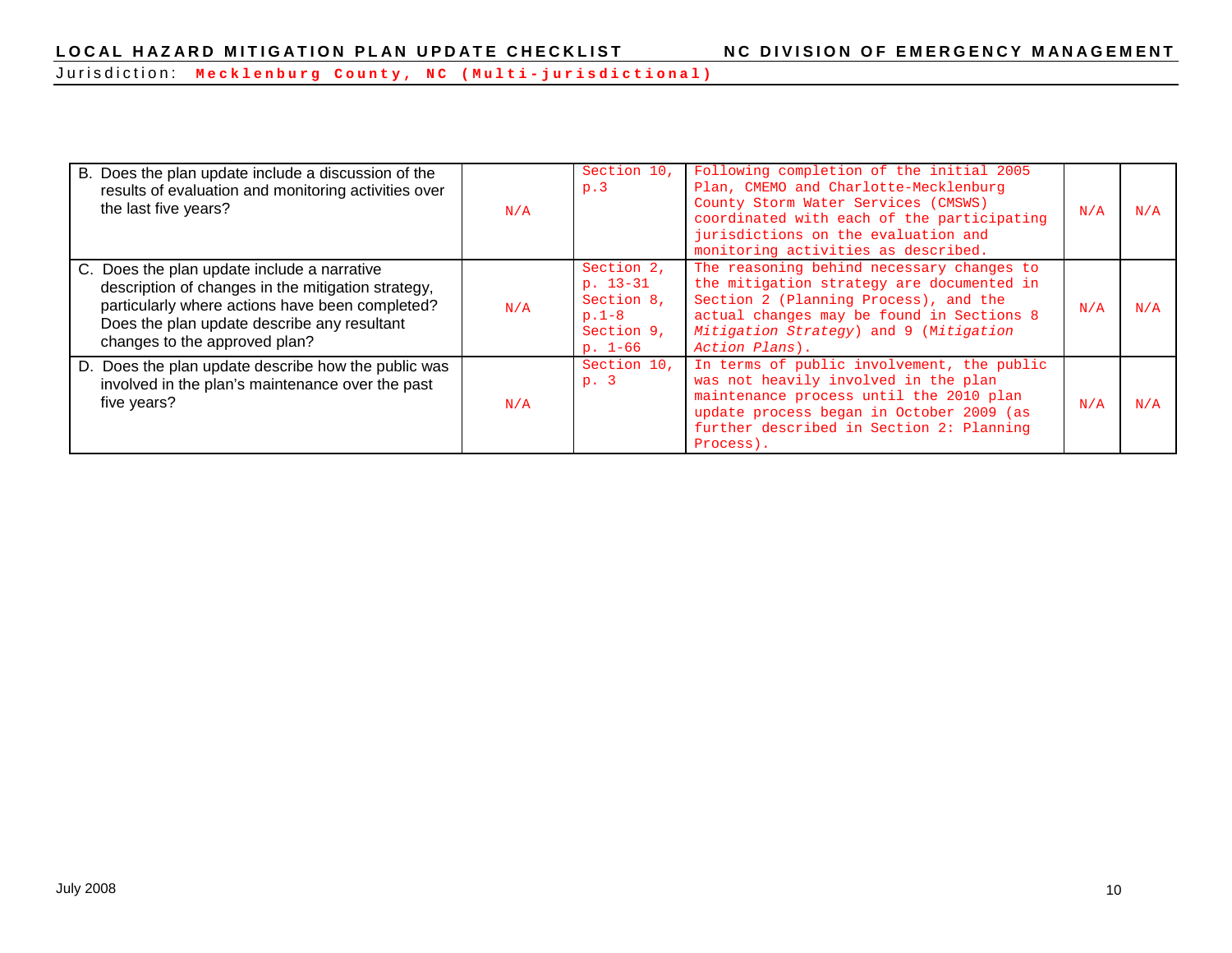Jurisdiction: **Mecklenburg County, NC ( Multi - jurisdictional)**

**RISK ASSESSMENT:** *§201.6(c)(2): The plan shall include a risk assessment that provides the factual basis for activities proposed in the strategy to reduce losses from identified hazards. Local risk assessments must provide sufficient information to enable the jurisdiction to identify and prioritize appropriate mitigation actions to reduce losses from identified hazards.*

#### **Comments:**

*During an update to the risk assessment, communities are required to consider current and expected future vulnerability to all hazards and to integrate any new*  scientific hazard data such as flood studies. Communities are encouraged to incorporate updated estimated costs for vulnerable buildings and reduction in *vulnerability due to the completion of mitigation actions or projects. Communities should also address the impact of population growth or loss and its implication for vulnerable areas.*

*New data or data deficiencies previously identified that are now available (e.g., risk assessment or mapped data) are a trigger for plan revision. If the previously* approved plan identified data deficiencies that would be addressed at a later time, then FEMA would expect the new information to be incorporated in the updated *risk assessment. However, if the data deficiencies have not been resolved, they must be addressed in the Plan update, accompanied by an explanation of why they remain and an updated schedule to resolve the issue. Sources of all data should be included.*

*The local risk assessment update must address any newly identified hazards that have been determined to pose a more significant threat than was apparent when the previously approved plan was prepared. Improved descriptions of hazards should be incorporated into this section if available.* 

*Maps must be consistent with updated information.*

#### **5. Identifying Hazards**

*Requirement §201.6(c)(2)(i): [The risk assessment shall include a] description of the type … of all natural hazards that can affect the jurisdiction.*

|                                                                                                                                                                                                                                                                                                                       | Location in the                                                      | Location in the                                                 |                                                                                                                                                                                               |            | <b>CHANGES?</b> |
|-----------------------------------------------------------------------------------------------------------------------------------------------------------------------------------------------------------------------------------------------------------------------------------------------------------------------|----------------------------------------------------------------------|-----------------------------------------------------------------|-----------------------------------------------------------------------------------------------------------------------------------------------------------------------------------------------|------------|-----------------|
| Element                                                                                                                                                                                                                                                                                                               | Approved Plan<br>(chapter, section,<br>annex, etc. and<br>page $#$ ) | Plan Update<br>(chapter, section,<br>annex, etc. and<br>page #) | Comments                                                                                                                                                                                      | <b>YES</b> | NO              |
| A. Does the plan update include a description of the<br>types of all natural hazards that affect the<br>jurisdiction?<br>If the hazard identification omits (without explanation)<br>any hazards commonly recognized as threats to the<br>jurisdiction, this part of the plan cannot receive a<br>Satisfactory score. | Section 4,<br>$p.1-25$                                               | Section 4,<br>$p.1-25$                                          | Updated some narrative descriptions,<br>tables, figures and images and eliminated<br>some information deemed to be extraneous -<br>but much information in this section<br>remains unchanged. |            |                 |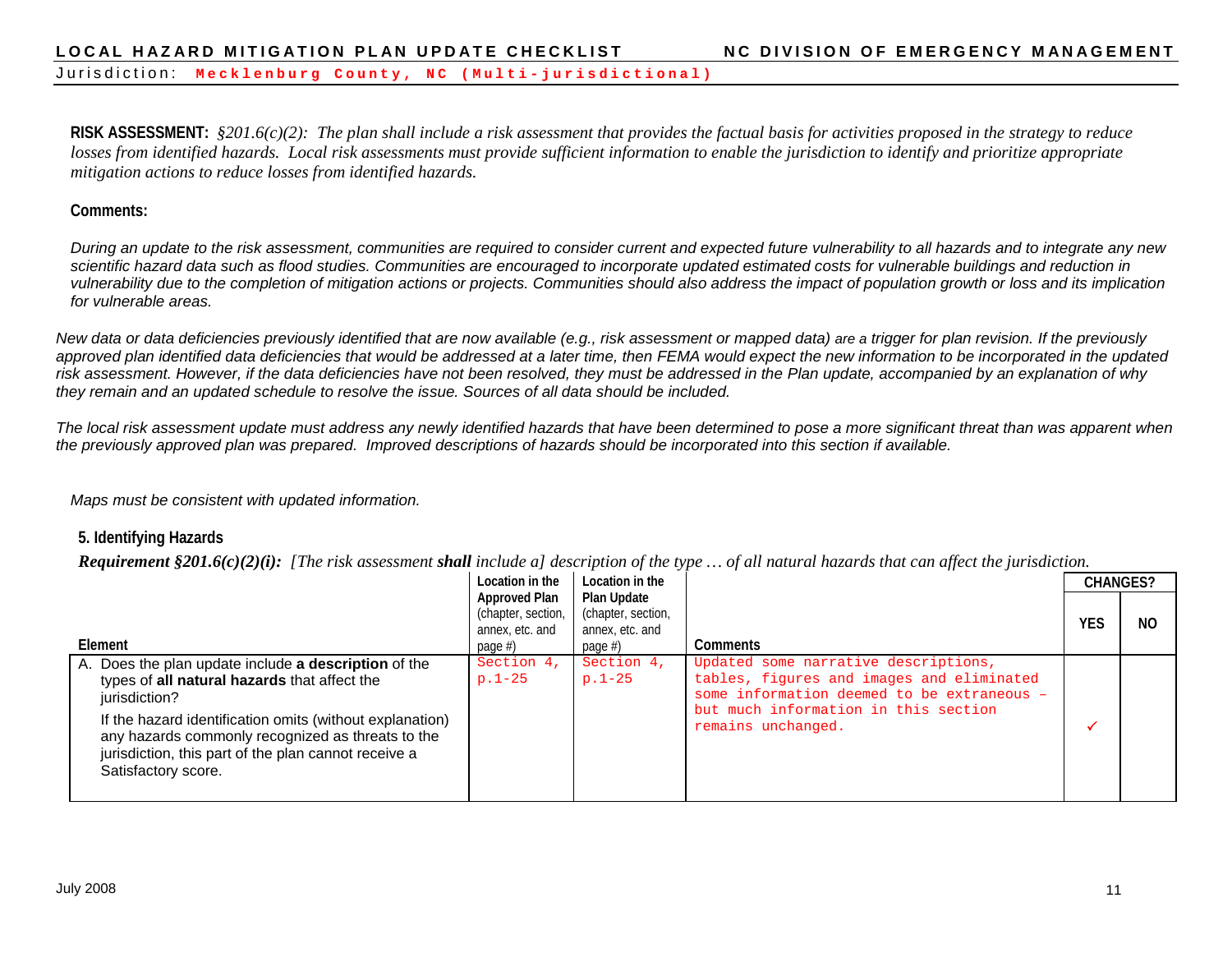Jurisdiction: **Mecklenburg County, NC ( Multi - jurisdictional)**

# **6. Profiling Hazards**

*Requirement §201.6(c)(2)(i): [The risk assessment shall include a] description of the … location and extent of all natural hazards that can affect the jurisdiction. The plan shall include information on previous occurrences of hazard events and on the probability of future hazard events.*

*NCEM Recommendation: NCEM recommends that local mitigation plans include maps of known hazard areas. Any maps included in the updated plan must be consistent with the updated information.*

**Comments**: Refer to Appendix A of the 2007 NC State Hazard Mitigation Plan to profile applicable hazards that may occur in your jurisdiction. If the previous plan noted any data limitations or deficiencies, then newly acquired data must be incorporated into the updated risk assessment. If data deficiencies have not been resolved, they must be addressed in the update, along with an explanation of why they remain, and a schedule to resolve the issue.

The Plan Update should describe conditions unique to the jurisdiction – such as topography, soil characteristics, climate – that might exacerbate or lessen the potential effects of identified hazards.

|                                                           | Location in                                                                           | Location in                                                                   |                                                                | <b>CHANGES?</b> |     |
|-----------------------------------------------------------|---------------------------------------------------------------------------------------|-------------------------------------------------------------------------------|----------------------------------------------------------------|-----------------|-----|
| Element                                                   | the<br>Approved<br><b>Plan</b> (chapter,<br>section.<br>annex, etc.<br>and page $#$ ) | the.<br>Plan Update<br>(chapter,<br>section,<br>annex, etc.<br>and page $#$ ) | Comments                                                       | <b>YES</b>      | NO. |
| A. Does the updated risk assessment identify the          | Section                                                                               | Section                                                                       | All narrative descriptions and maps showing                    |                 |     |
| location (i.e., geographic area affected) of each         | $5, p.1-$                                                                             | $5, p.1-$                                                                     | hazard area locations were improved and updated                |                 |     |
| natural hazard addressed in the plan?                     | 48                                                                                    | 54                                                                            | with best available data, including new GIS                    |                 |     |
|                                                           |                                                                                       | Section<br>$6, p.1-$                                                          | data for flood and wildfire hazards.                           |                 |     |
|                                                           |                                                                                       | 59                                                                            |                                                                |                 |     |
| B. Does the updated risk assessment identify the extent   | Section                                                                               | Section                                                                       | The identification of "extent" as defined by                   |                 |     |
| (i.e., magnitude or severity) of each hazard addressed    | 6, p.37                                                                               | 6, p.                                                                         | FEMA for each hazard was integrated into the                   |                 |     |
| in the plan?                                              |                                                                                       | $6 - 7i$                                                                      | Priority Risk Index (PRI) as described in                      |                 |     |
|                                                           |                                                                                       | p.59                                                                          | Section 6. Definitions of specific extent used                 |                 |     |
|                                                           |                                                                                       |                                                                               | for PRI are provided on pages 6-7, while PRI                   |                 |     |
|                                                           |                                                                                       |                                                                               | determinations for Mecklenburg County are shown<br>on page 59. |                 |     |
| C. Does the plan update provide information on previous   | Section                                                                               | Section                                                                       | All information on previous hazard occurrences                 |                 |     |
| occurrences of each hazard addressed in the plan?         | $5, p.1-$                                                                             | $5, p.1-$                                                                     | has been updated with best available data,                     |                 |     |
|                                                           | 48                                                                                    | 54                                                                            | including information on any new hazard events                 |                 |     |
|                                                           |                                                                                       |                                                                               | recorded since 2005.                                           |                 |     |
| D. Does the plan update include the probability of future | Section                                                                               | Section                                                                       | Probability of future events is discussed under                |                 |     |
| events (i.e., chance of occurrence) for each hazard       | $5, p.1-$                                                                             | $5, p.1-$                                                                     | each hazard in Section 5, and assigned a                       |                 |     |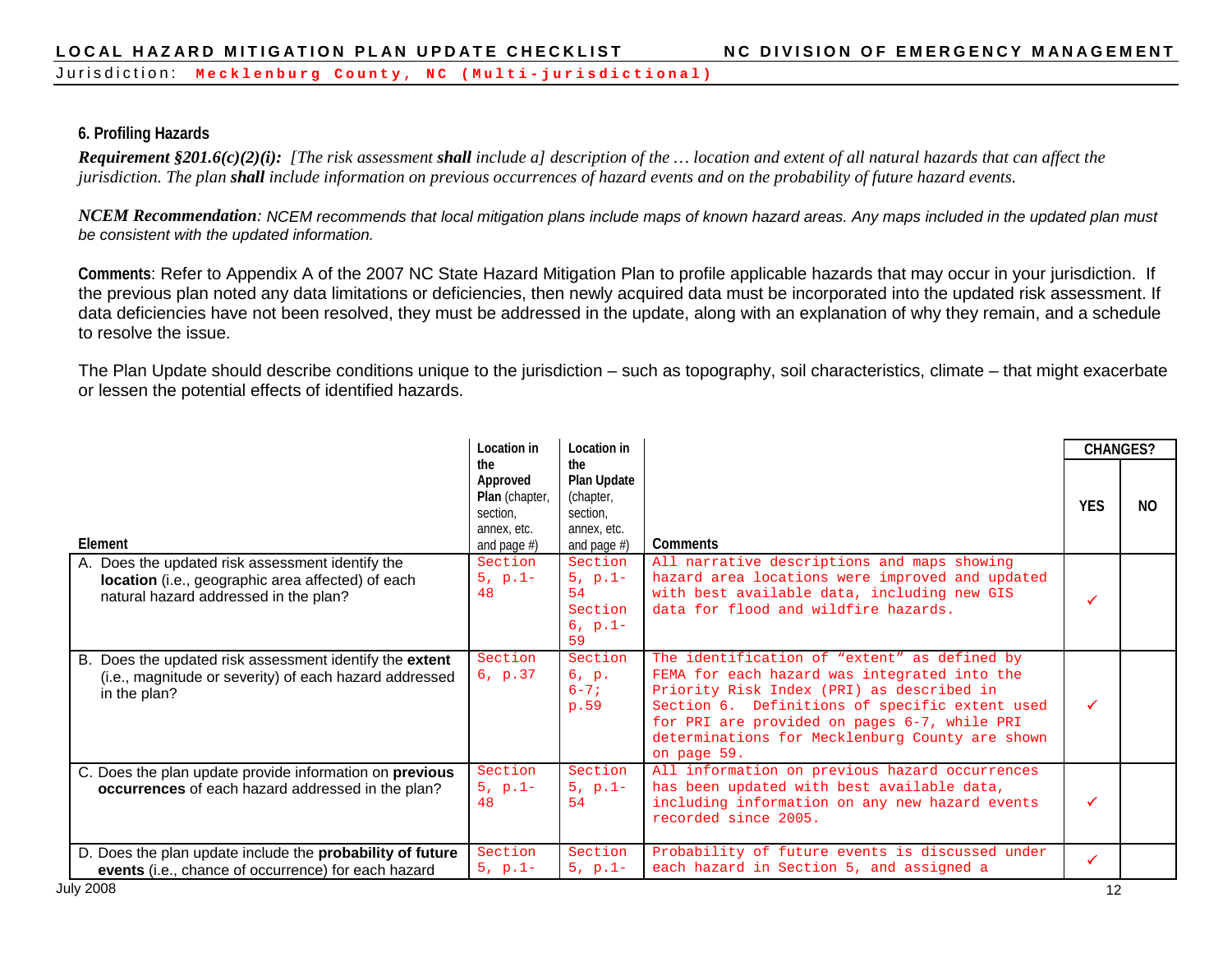Jurisdiction: **Mecklenburg County, NC ( Multi - jurisdictional)**

| addressed in the plan?                                                                | -48<br>Section<br>6, p.37  | -54<br>Section<br>6, p.59                                 | probability level in Table 6:29 in Section 6<br>(Summary of Qualitative Assessment).                                                                                                                                                                                     |  |
|---------------------------------------------------------------------------------------|----------------------------|-----------------------------------------------------------|--------------------------------------------------------------------------------------------------------------------------------------------------------------------------------------------------------------------------------------------------------------------------|--|
| E. NCEM Recommendation: Does the plan update include<br>map(s) of known hazard areas? | Section<br>$5, p.1-$<br>48 | Section<br>$5, p.1-$<br>54.<br>Section<br>$6, p.1-$<br>60 | All maps illustrating hazard area locations<br>have been improved and updated with best<br>available data. Also, detailed<br>(jurisdictional-level) flood and wildfire<br>hazard maps have been added to Section 6 along<br>with a variety of other hazard overlay maps. |  |

#### **7. Assessing Vulnerability: Overview**

*Requirement §201.6(c)(2)(ii): [The risk assessment shall include a] description of the jurisdiction's vulnerability to the hazards described in paragraph (c)(2)(i) of this section. This description shall include an overall summary of each hazard and its impact on the community.* 

#### **Comments***:*

*The community should take into account new information when updating its vulnerability assessment, such as: 1) Updates to inventories of existing structures in hazard areas, including new development, redeveloped areas or structures located in annexed areas; 2) Potential impacts of future land development, including areas that may be annexed in the future; 3) New buildings that house special high-risk populations; 4) Completed mitigation actions that have reduced overall vulnerability.*

*If the previous plan noted any data limitations or deficiencies, then newly acquired data must be incorporated into the updated risk assessment. If data deficiencies have not been resolved, they must be addressed in the update, along with an explanation of why they remain, and a schedule to resolve the issue.*

|                                                                                                                          | Location                                                                       | Location                                                                     |                                                                                                                                                                                                                                                                                              | <b>CHANGES?</b> |     |
|--------------------------------------------------------------------------------------------------------------------------|--------------------------------------------------------------------------------|------------------------------------------------------------------------------|----------------------------------------------------------------------------------------------------------------------------------------------------------------------------------------------------------------------------------------------------------------------------------------------|-----------------|-----|
| Element                                                                                                                  | in the<br>Approved<br>Plan<br>(chapter,<br>section,<br>annex, etc.<br>and page | in the<br>Plan<br>Update<br>(chapter,<br>section,<br>annex, etc.<br>and page | Comments                                                                                                                                                                                                                                                                                     | <b>YES</b>      | NO. |
| A. Does the plan update include an overall summary<br>description of the jurisdiction's vulnerability to each<br>hazard? | Section<br>б,<br>p.38.                                                         | 6, p.60                                                                      | Section While the specific data and results from the<br>qualitative and quantitative assessments did<br>change since 2005, the estimated risk levels and<br>overall summary of hazard vulnerability for<br>Mecklenburg County remained the same for each<br>hazard (high, moderate and low). |                 |     |
| B. Does the plan update address the <b>impact</b> of each                                                                | Section                                                                        | Section                                                                      | Section 5 addresses the impact of each hazard by                                                                                                                                                                                                                                             |                 |     |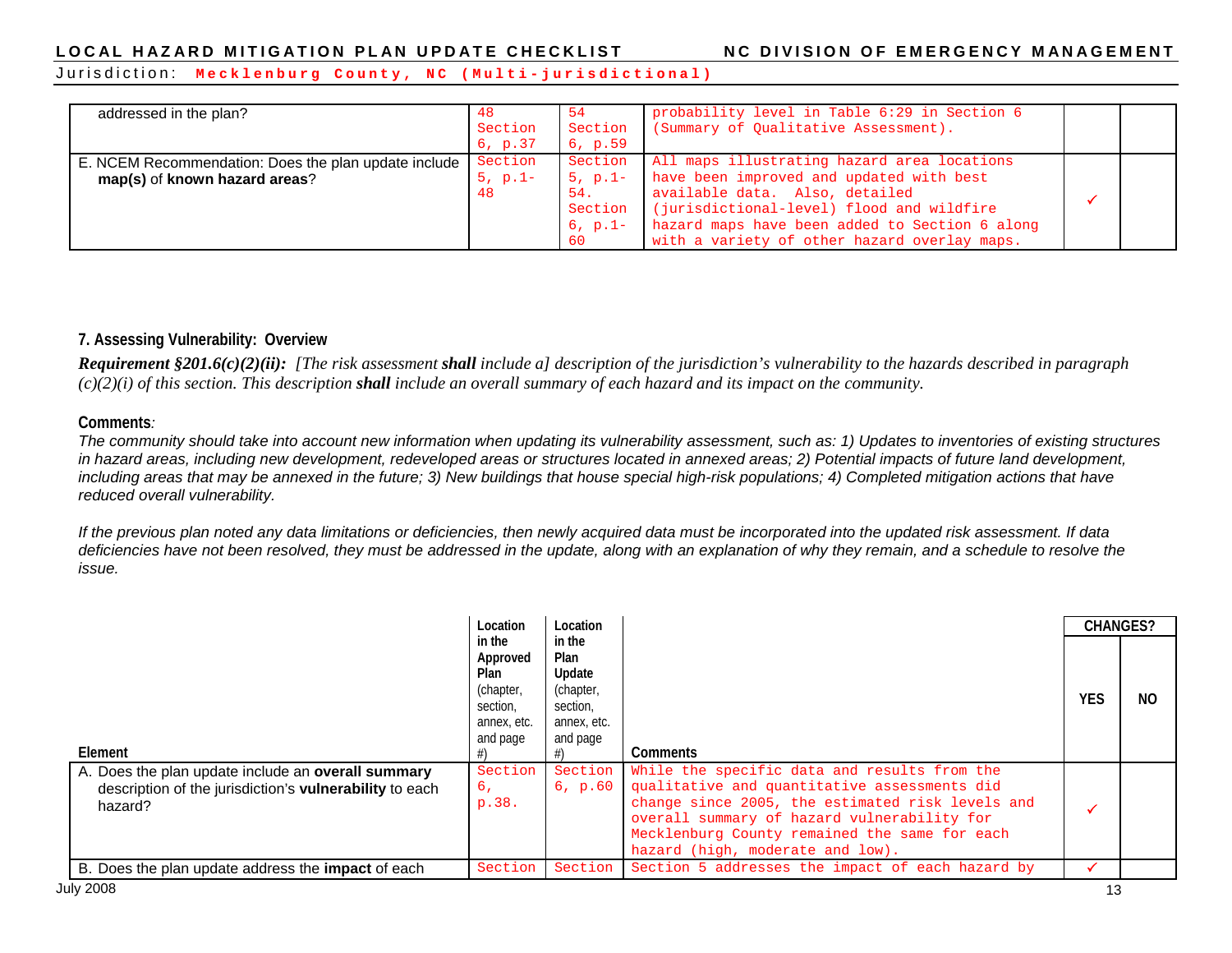Jurisdiction: **Mecklenburg County, NC ( Multi - jurisdictional)**

| hazard on the jurisdiction?<br>38 | 5, p.<br>$6, p.1-$<br>$1-54$ .<br>- 60 | describing the impact of past hazard events, and<br>Section 6 addresses the impact of each hazard by<br>Section   quantifying vulnerability in terms of exposure,<br>6, p.1- potential losses, etc. |  |  |
|-----------------------------------|----------------------------------------|-----------------------------------------------------------------------------------------------------------------------------------------------------------------------------------------------------|--|--|
|-----------------------------------|----------------------------------------|-----------------------------------------------------------------------------------------------------------------------------------------------------------------------------------------------------|--|--|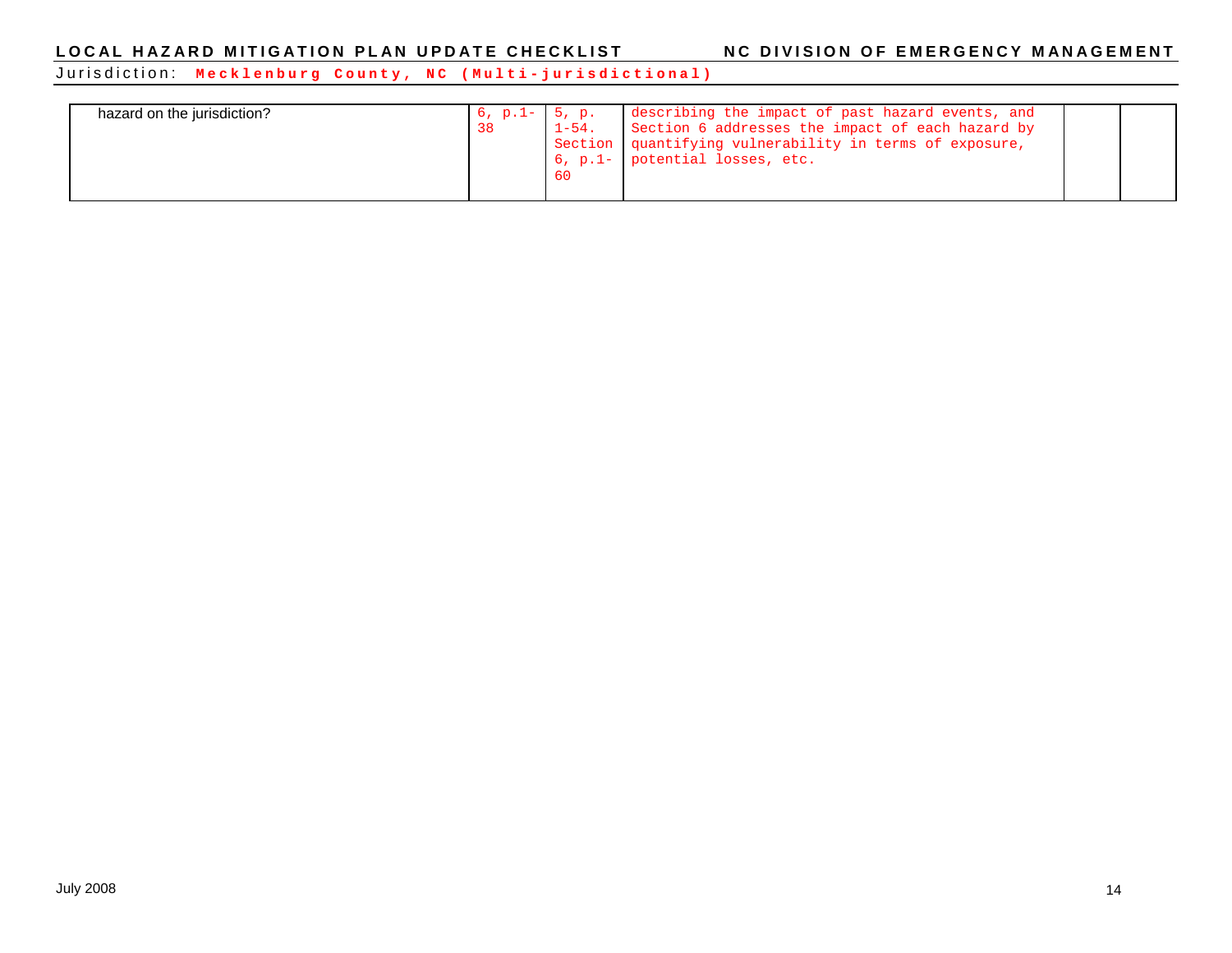#### **8. Assessing Vulnerability: Addressing Repetitive Loss Properties**

*Requirement §201.6(c)(2)(ii): [The risk assessment] must also address National Food Insurance Program (NFIP) insured structures that have been repetitively damaged by floods.* 

**Comments***: This requirement is effective for any jurisdiction with NFIP Repetitive Loss Properties. Repetitive Loss Properties (RLP) are those for which two or more losses of at least \$1,000 each have been paid under the NFIP within any 10-year rolling period since 1978. Severe Repetitive Loss Properties (SRL) are a subset of RLP, and should also be addressed in the Plan Update*

*Note that the Privacy Act of 1974 prohibits public release of the names of policy holders or recipients of financial assistance. However, maps showing areas where claims have been paid can be made public. The data should be used for planning purposes only.* 

*Refer to the NC State Hazard Mitigation Plan, Appendix C "Severe Repetitive Loss Strategy" (2008 Addendum)*

|                                                                                                                                                              | Location in the                                                      | Location in the                                                 |                                                                                                                                                                                                                                                                                                                                                                                                                                    | <b>CHANGES?</b> |     |
|--------------------------------------------------------------------------------------------------------------------------------------------------------------|----------------------------------------------------------------------|-----------------------------------------------------------------|------------------------------------------------------------------------------------------------------------------------------------------------------------------------------------------------------------------------------------------------------------------------------------------------------------------------------------------------------------------------------------------------------------------------------------|-----------------|-----|
| Element                                                                                                                                                      | Approved Plan<br>(chapter, section,<br>annex, etc. and<br>page $#$ ) | Plan Update<br>(chapter, section,<br>annex, etc. and<br>page #) | <b>Comments</b>                                                                                                                                                                                                                                                                                                                                                                                                                    | <b>YES</b>      | NO. |
| A. Does the plan update describe vulnerability in terms of<br>the types and numbers of repetitive loss properties<br>located in the identified hazard areas? | Section 6,<br>$p.14-16$                                              | Section 6,<br>$p.29 - 30$                                       | Description of vulnerability to repetitive<br>loss properties has been updated with new<br>data as provided by FEMA in 2010, and<br>following an extensive GIS analysis in<br>combination with local cadastral data and<br>tax assessor records.                                                                                                                                                                                   |                 |     |
| B. Does the plan update estimate the potential dollar<br>losses to repetitive loss properties and the<br>methodology used to prepare the estimate?*          | N/A                                                                  | N/A                                                             | FEMA-identified repetitive loss properties<br>are adequately addressed with the<br>information provided in Section 6, p.25-<br>28. However, Mecklenburg County has<br>requested and is awaiting more updated<br>information from NCEM on the accuracy of<br>this data. Therefore, attempting to<br>estimate a defensible, quantifiable loss<br>estimate for RL properties was not deemed<br>necessary or appropriate at this time. | N/A             | N/A |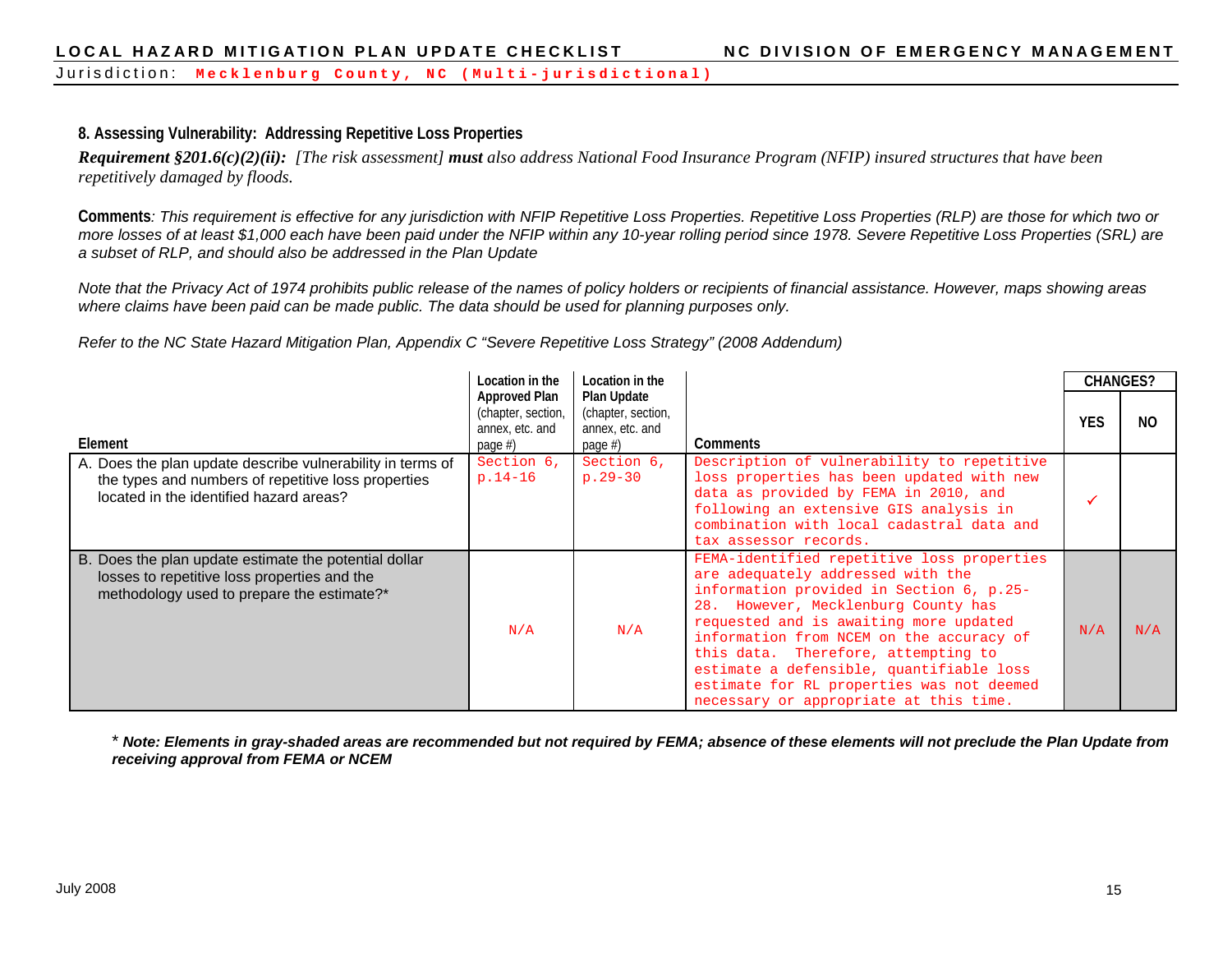Jurisdiction: **Mecklenburg County, NC ( Multi - jurisdictional)**

| C. Does the plan update include a map of the known flood<br>hazards where repetitive loss properties are located?*                                                    | N/A | Section 6,<br>p.30                                                                         | Please see Figure 6.15                                                                                                                                                                                                                                                                                                                                                                                                                                                                                                                                                                                                                                                                                                                         | N/A | N/A |
|-----------------------------------------------------------------------------------------------------------------------------------------------------------------------|-----|--------------------------------------------------------------------------------------------|------------------------------------------------------------------------------------------------------------------------------------------------------------------------------------------------------------------------------------------------------------------------------------------------------------------------------------------------------------------------------------------------------------------------------------------------------------------------------------------------------------------------------------------------------------------------------------------------------------------------------------------------------------------------------------------------------------------------------------------------|-----|-----|
| D. Does the plan update describe the number, type and<br>area(s) where Severe Repetitive Loss Properties are<br>located?*                                             | N/A | N/A                                                                                        | Mecklenburg County has requested and is<br>awaiting more updated information from<br>NCEM on the accuracy of repetitive loss<br>data in order to help satisfy this<br>requirement.                                                                                                                                                                                                                                                                                                                                                                                                                                                                                                                                                             | N/A | N/A |
| E. NCEM Requirement: Does the plan update describe<br>undeveloped lots, land uses and development trends<br>within repetitive loss areas?                             | N/A | Section 3.<br>$p. 7-9$<br>Section 6,<br>$p. 19-20$<br>and $34-35$ ,<br>Section 7,<br>p. 24 | With the number of repetitive loss areas<br>in Charlotte so numerous, an extensive<br>analysis will be required to effectively<br>satisfy this requirement. General<br>development trends and land uses are<br>described in Sections 3 (Community<br>Profile) and Section 6 (Vulnerability<br>Assessment). Also please see description<br>of the County's previous mitigation<br>efforts in Section 7 (Capability<br>Assessment) including the successful<br>acquisition of flood prone properties in<br>those areas subject to repetitive flood<br>losses. Mecklenburg County has requested<br>and is awaiting more updated information<br>from NCEM on the accuracy of repetitive<br>loss data in order to help satisfy this<br>requirement. | N/A | N/A |
| F. NCEM Recommendation: Does the plan update<br>determine the causes of the flooding situation in<br>repetitive loss areas and/or severe repetitive loss<br>$area?$ * | N/A | Section 6,<br>p.27                                                                         | Mecklenburg County has requested and is<br>awaiting more updated information from<br>NCEM on the accuracy of repetitive loss<br>data in order to help satisfy this<br>requirement.                                                                                                                                                                                                                                                                                                                                                                                                                                                                                                                                                             | N/A | N/A |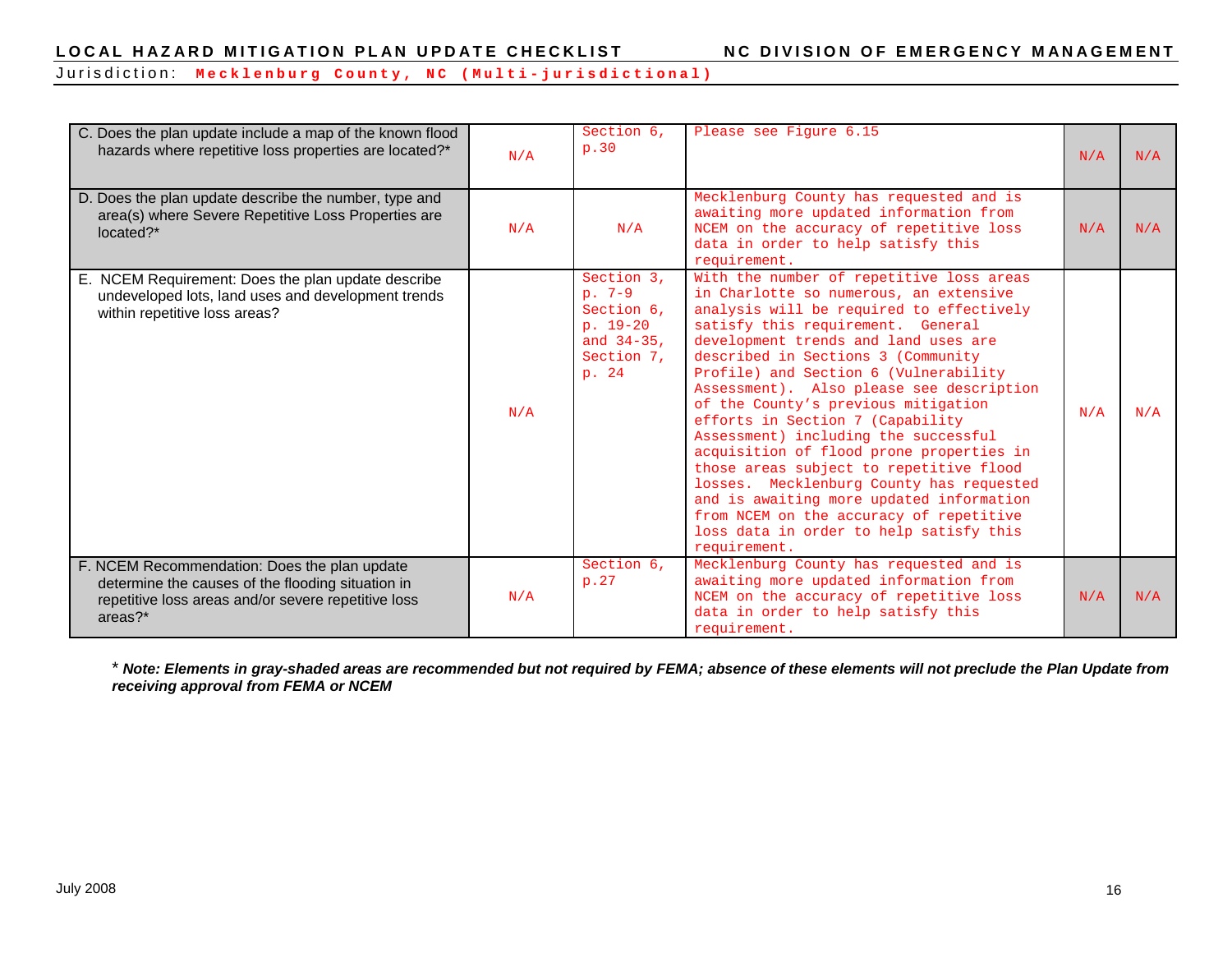Jurisdiction: **Mecklenburg County, NC ( Multi - jurisdictional)**

#### **9. Assessing Vulnerability: Identifying Structures**

*Requirement §201.6(c)(2)(ii)(A): The plan should describe vulnerability in terms of the types and numbers of existing and future buildings, infrastructure, and critical facilities located in the identified hazard area … .*

*NCEM Recommendation: NCEM recommends that local mitigation plans include a map of vulnerable structures including critical facilities. This map should be overlaid with the map of known hazard areas*

|                                                                                                                                                                                                  | Location in the                                                          | Location in the                                                    |                                                                                                                                                                                                                                                                                                                                                                                                                                                                                                | <b>CHANGES?</b> |                |
|--------------------------------------------------------------------------------------------------------------------------------------------------------------------------------------------------|--------------------------------------------------------------------------|--------------------------------------------------------------------|------------------------------------------------------------------------------------------------------------------------------------------------------------------------------------------------------------------------------------------------------------------------------------------------------------------------------------------------------------------------------------------------------------------------------------------------------------------------------------------------|-----------------|----------------|
| Element                                                                                                                                                                                          | <b>Approved Plan</b><br>(chapter, section,<br>annex, etc. and<br>page #) | Plan Update<br>(chapter, section,<br>annex, etc. and<br>page $#$ ) | Comments                                                                                                                                                                                                                                                                                                                                                                                                                                                                                       | <b>YES</b>      | N <sub>O</sub> |
| A. Does the plan update describe vulnerability in terms of<br>the types and numbers of existing buildings,<br>infrastructure and critical facilities located in the<br>identified hazard areas?* | Section 6,<br>p.9<br>Flood,<br>p.17                                      | Section 6.<br>$p.10-14$<br>Flood, p.31<br>Wildfire,<br>p.55        | It is assumed that the entire countywide<br>building stock of approximately 250,000<br>buildings is equally susceptible to those<br>hazards not located within geographically-<br>defined hazard areas as described in this<br>section (such as flood and wildfire, in<br>which more detailed estimates of at-risk<br>structures are provided).                                                                                                                                                | ✓               |                |
| C. Does the plan update describe vulnerability in terms of<br>the types and numbers of future buildings,<br>infrastructure, and critical facilities located in the<br>identified hazard areas?*  | Section 6,<br>p.9<br>p.17                                                | Section 6,<br>p. 34<br>Section 7,<br>$p. 9-11$                     | Future potential at-risk properties<br>quantified for flood based on future<br>"build-out" conditions. Other than flood,<br>data is not available to quantify the<br>specific types and numbers of future<br>development at risk to other hazards but<br>estimated potential losses are provided.<br>Descriptions of the general development<br>trends in Mecklenburg County is provided<br>in Sections 3 and 6 and also somewhat<br>addressed in Section 7 through the Safe<br>Growth Survey. |                 |                |
| C. NCEM Recommendation: Does the plan update<br>include map(s) of vulnerable structures, including<br>critical facilities?*                                                                      | Section 6.<br>p.10<br>p.16                                               | Section 6.<br>p.15<br>$p.22 - 28$<br>p.30<br>$p.48 - 54$           | A variety of new maps are provided<br>throughout Section 6 to help illustrate<br>the degree of community-wide vulnerability<br>to hazards with known geographic<br>boundaries.                                                                                                                                                                                                                                                                                                                 |                 |                |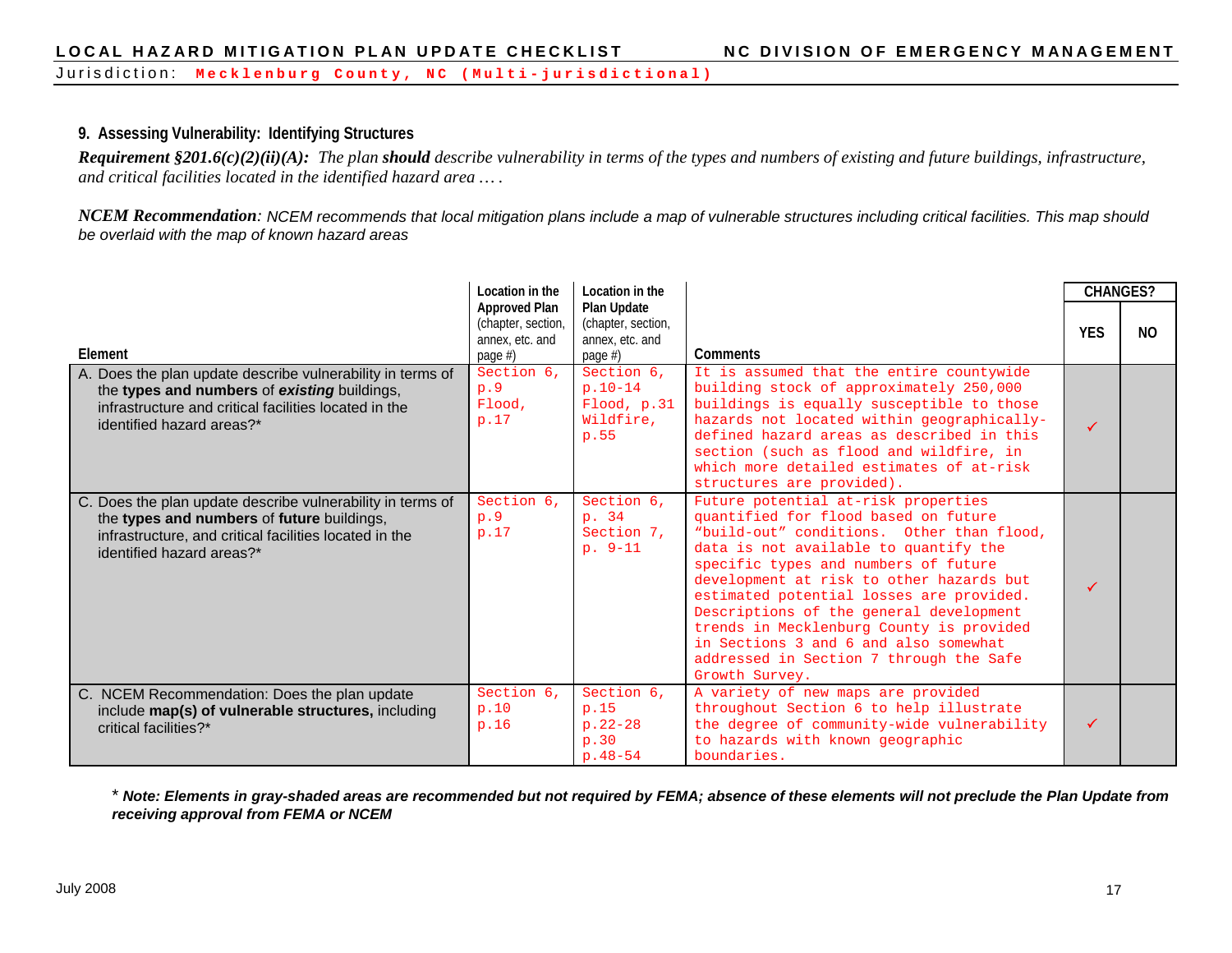Jurisdiction: **Mecklenburg County, NC ( Multi - jurisdictional)**

#### **10. Assessing Vulnerability: Estimating Potential Losses**

*Requirement §201.6(c)(2)(ii)(B): [The plan should describe vulnerability in terms of an] estimate of the potential dollar losses to vulnerable structures identified in paragraph (c)(2)(i)(A) of this section and a description of the methodology used to prepare the estimate … .*

#### **Comments***:*

If there are changes to the hazard profile and/or to the inventory of structures during the plan update process, the loss estimate should be updated to reflect the *changes.*

| Element                                                                                   | Location in the<br><b>Approved Plan</b><br>(chapter, section,<br>annex, etc. and<br>page $#$ ) | Location in the<br>Plan Update<br>(chapter, section,<br>annex, etc. and<br>page $#$ ) | Comments                                                                                                                                                                | <b>YES</b> | <b>CHANGES?</b><br>NO. |
|-------------------------------------------------------------------------------------------|------------------------------------------------------------------------------------------------|---------------------------------------------------------------------------------------|-------------------------------------------------------------------------------------------------------------------------------------------------------------------------|------------|------------------------|
| A. Does the plan update estimate potential dollar losses<br>to vulnerable structures?*    | Section 6,<br>p.38                                                                             | Section 6,<br>p. 60                                                                   | Summary of potential dollar loss<br>estimates provided on page 60 (Table<br>6.31), but more details can be found<br>throughout Section 6 for each identified<br>hazard. |            |                        |
| B. Does the plan update describe the <b>methodology</b> used<br>to prepare the estimate?* | Section 6,<br>$p.1-6$                                                                          | Section 6,<br>$p. 1-7$                                                                | Summary of methodologies used is found on<br>pages 1-6, but more details may be found<br>throughout Section 6 for each identified<br>hazard.                            |            |                        |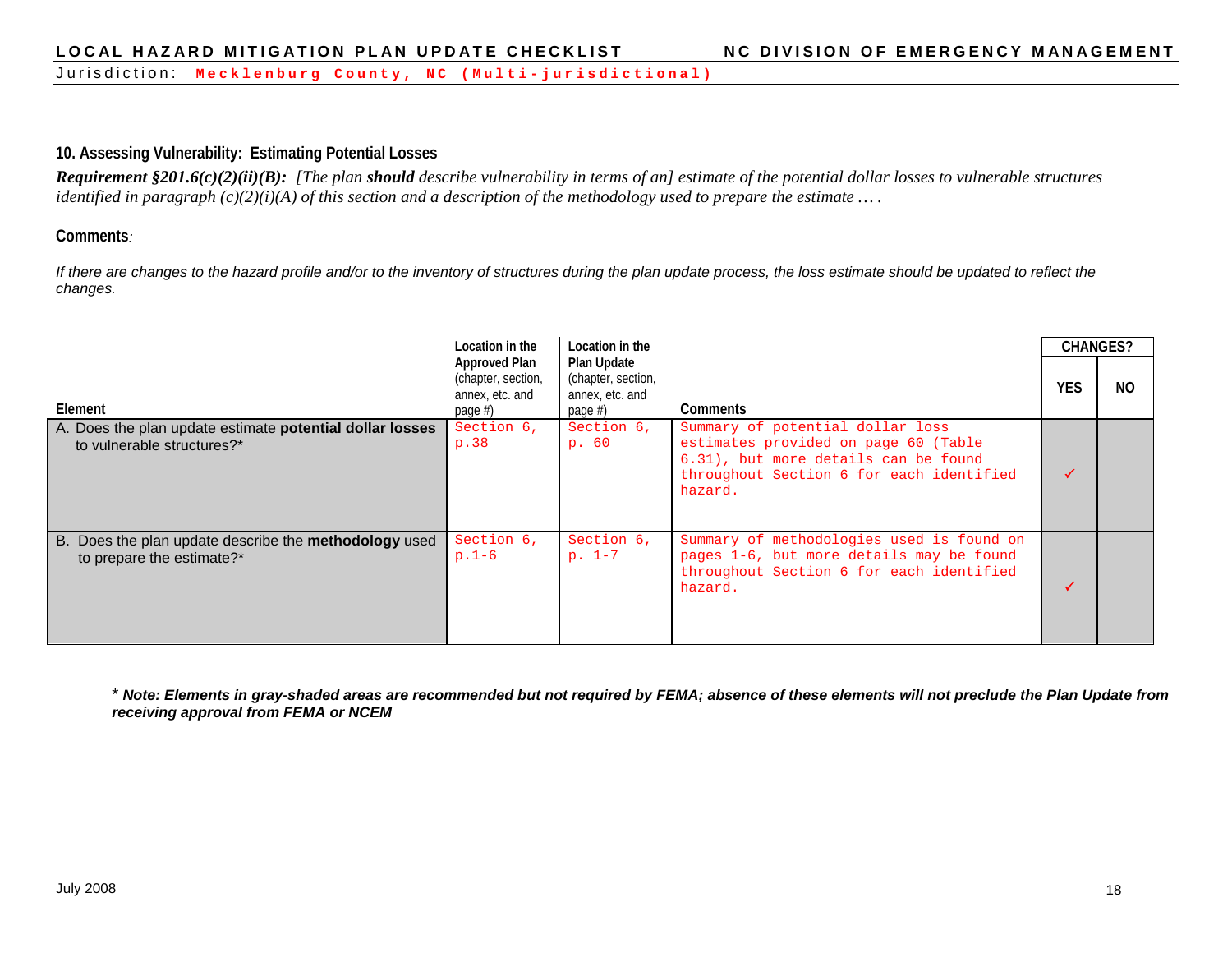#### **11. Assessing Vulnerability: Analyzing Development Trends**

*Requirement §201.6(c)(2)(ii)(C): [The plan should describe vulnerability in terms of] providing a general description of land uses and development trends within the community so that mitigation options can be considered in future land use decisions.*

*NCEM Recommendation: NCEM recommends that the plan include a map of land uses (existing and proposed), overlaid with the map of known hazard areas.*

|                                                                                                       | Location in the                                                          | Location in the                                                              |                                                                                                                                                                                                                                                                                                                                                             | <b>CHANGES?</b> |                |
|-------------------------------------------------------------------------------------------------------|--------------------------------------------------------------------------|------------------------------------------------------------------------------|-------------------------------------------------------------------------------------------------------------------------------------------------------------------------------------------------------------------------------------------------------------------------------------------------------------------------------------------------------------|-----------------|----------------|
| Element                                                                                               | <b>Approved Plan</b><br>(chapter, section,<br>annex, etc. and<br>page #) | Plan Update<br>(chapter, section,<br>annex, etc. and<br>page #)              | <b>Comments</b>                                                                                                                                                                                                                                                                                                                                             | <b>YES</b>      | N <sub>O</sub> |
| A. Does the plan update describe land uses and<br>development trends?*                                | Section 3,<br>$p.5-6$<br>Section 6,<br>$p.11-13$                         | Section 3,<br>$p.7-9$<br>Section 6,<br>p. 17-20 p.<br>$34 - 35$              | Data and narrative descriptions have been<br>updated where determined necessary by<br>representatives from each of the<br>respective participating jurisdictions.                                                                                                                                                                                           |                 |                |
| B. Does the plan update reflect changes in development<br>in hazard prone areas?*                     | N/A                                                                      | Section 6,<br>$p.10-14$<br>Flood,<br>$p.21 - 35$<br>Wildfire,<br>$p.47 - 57$ | For those hazards with geographically-<br>defined hazard areas, new data and<br>analysis was completed to reflect changes<br>in the number of structures and critical<br>facilities potentially at-risk. New<br>hazard maps were also added for each<br>participating jurisdiction with<br>identified hazard zones overlaid on<br>digital orthophotography. | N/A             | N/A            |
| C. NCEM Recommendation: Does the plan update include<br>map(s) of land uses (existing and proposed)?* | Section 6,<br>$p.45 - 47$                                                | Section 6,<br>$p.48 - 50$                                                    | Figures 6.26 through 6.28 illustrate<br>current land uses across the county and<br>in comparison to identified flood and<br>wildfire hazard areas.                                                                                                                                                                                                          |                 |                |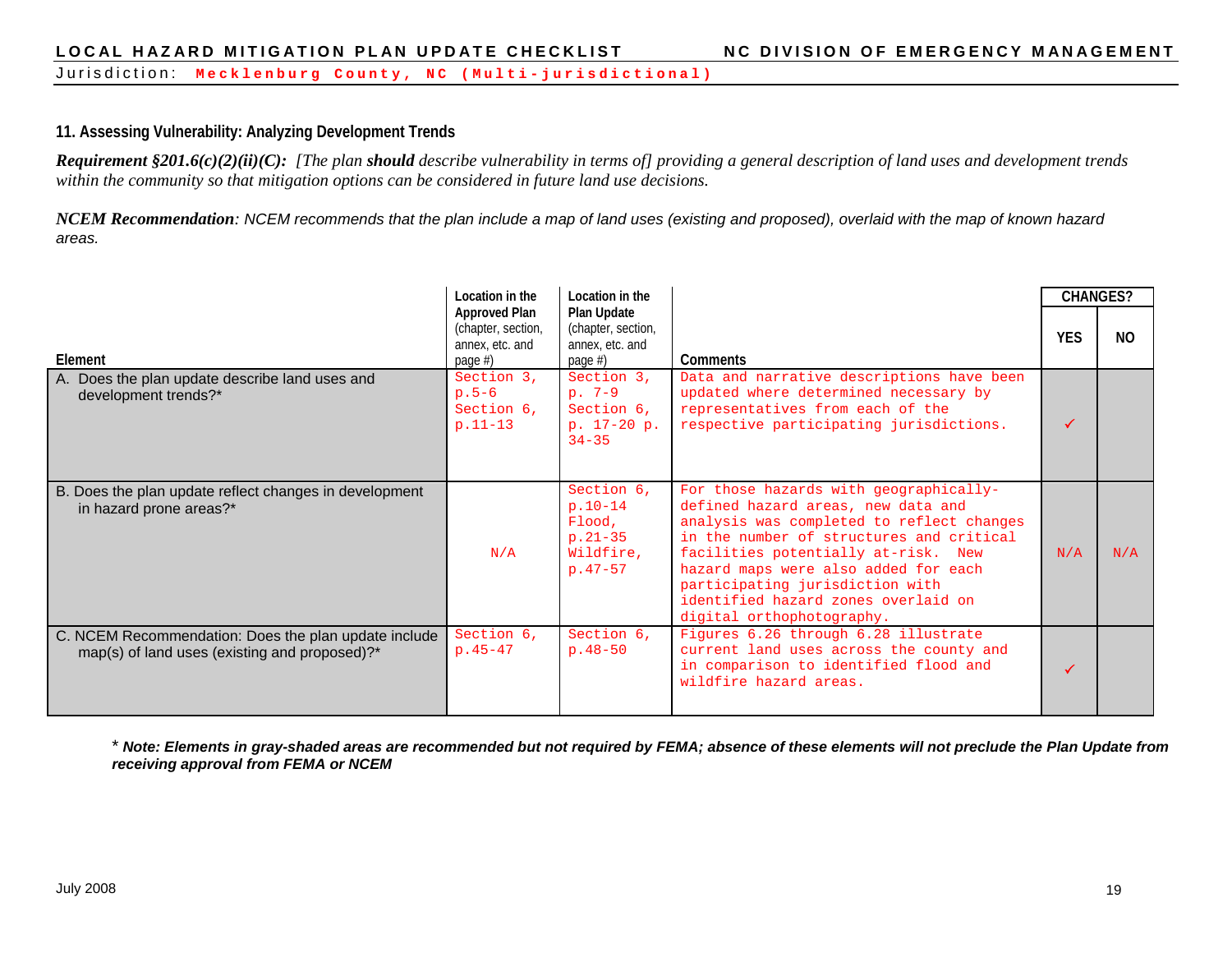#### **12. Multi-Jurisdictional Risk Assessment**

*Requirement §201.6(c)(2)(iii): For multi-jurisdictional plans, the risk assessment must assess each jurisdiction's risks where they vary from the risks facing the entire planning area.*

**Comment***:* The multi-jurisdictional plan must present information for the general planning area as a whole. However, where hazards and associated losses occur in any part of the planning area, this information must be attributed to the participating jurisdiction where they occur.

|                                                   | Location in the      | Location in the    |                                           | <b>CHANGES?</b> |    |
|---------------------------------------------------|----------------------|--------------------|-------------------------------------------|-----------------|----|
|                                                   | <b>Approved Plan</b> | Plan Update        |                                           |                 |    |
|                                                   | (chapter, section,   | (chapter, section, |                                           | <b>YES</b>      | NO |
|                                                   | annex, etc. and      | annex, etc. and    |                                           |                 |    |
| Element                                           | page $#$ )           | page $#$ )         | Comments                                  |                 |    |
| A. Does the plan update include an updated risk   | Section 5,           | Section 5,         | For hazards in which new data was made    |                 |    |
| assessment for each participating jurisdiction as | $p.1 - 48$           | $p.1 - 54$         | available, all narrative, maps and tables |                 |    |
| needed to reflect unique or varied risks?         | Section 6,           | Section 6,         | were updated accordingly.                 |                 |    |
|                                                   | $p.1 - 38$           | $p.1 - 60$         |                                           |                 |    |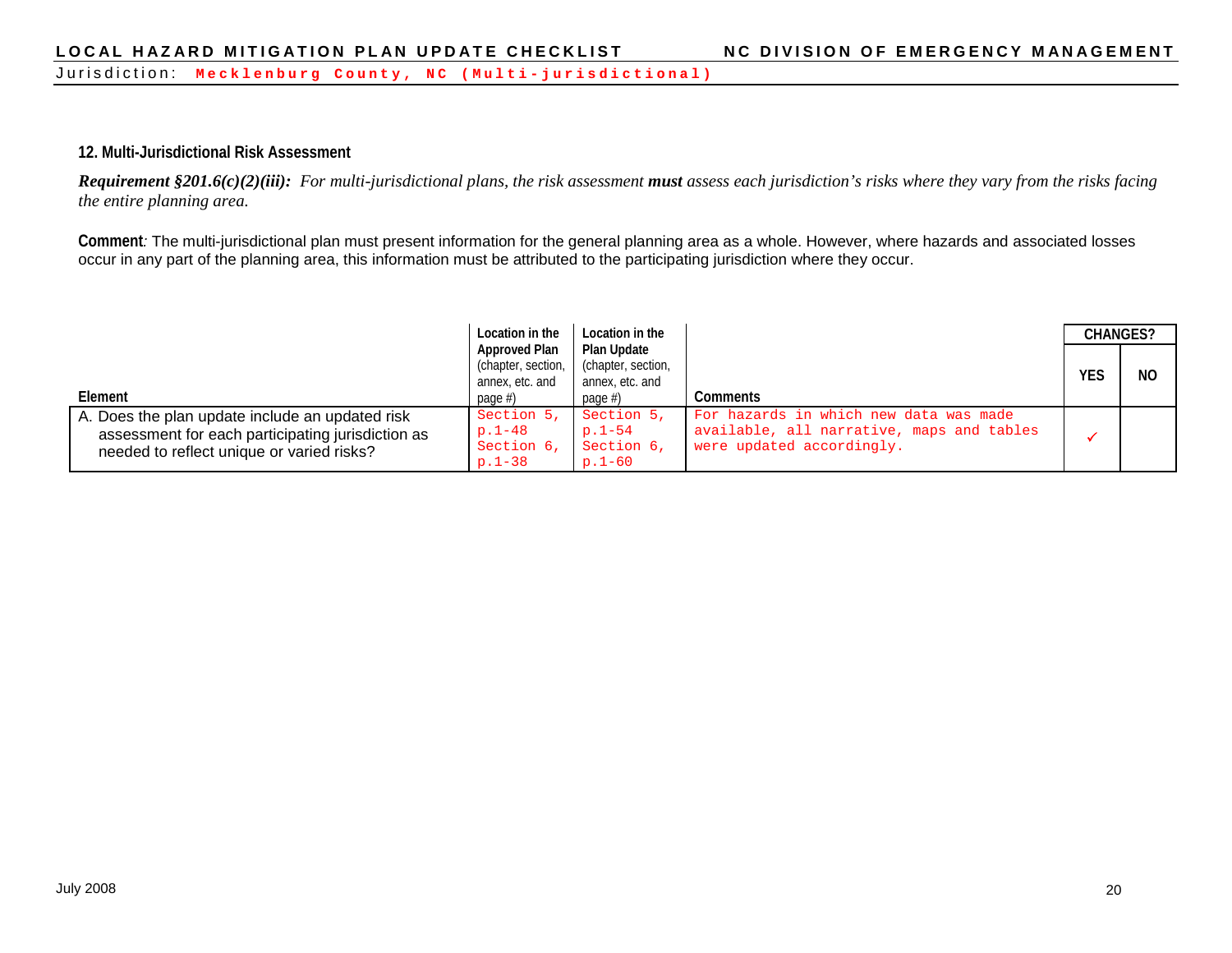**MITIGATION STRATEGY:** *§201.6(c)(3): The plan shall include a mitigation strategy that provides the jurisdiction's blueprint for reducing the potential losses identified in the risk assessment, based on existing authorities, policies, programs and resources, and its ability to expand on and improve these existing tools.*

#### **Comments***:*

#### **CAPABILITY ASSESSMENT**

 *NCEM Recommendation: The mitigation plan should include an assessment of the jurisdiction's capability to carry out mitigation actions, including existing authorities, policies, programs and resources.*

**Comment***: The Capability Assessment may be appropriate as an Appendix to the Plan Update.*

|                                                                                                                                                     | Location in the                                                      | Location in the                                                    |                                                                                                                                                                                                                                                                                                                                                                                                 |     | <b>CHANGES?</b> |
|-----------------------------------------------------------------------------------------------------------------------------------------------------|----------------------------------------------------------------------|--------------------------------------------------------------------|-------------------------------------------------------------------------------------------------------------------------------------------------------------------------------------------------------------------------------------------------------------------------------------------------------------------------------------------------------------------------------------------------|-----|-----------------|
| Element                                                                                                                                             | Approved Plan<br>(chapter, section,<br>annex, etc. and<br>page $#$ ) | Plan Update<br>(chapter, section,<br>annex, etc. and<br>page $#$ ) | <b>Comments</b>                                                                                                                                                                                                                                                                                                                                                                                 | YES | NO.             |
| A. Does the plan update include an analysis of the<br>jurisdiction's current capability: existing authorities,<br>policies, programs and resources? | Section 7,<br>$p.1-22$                                               | Section 7,<br>$p. 1-29$                                            | While not a lot has changed since the<br>initial plan was completed, Section 7 was<br>updated following the completion of a new<br>assessment of each jurisdiction's current<br>(2010) capabilities according to the same<br>methodology applied in 2005. The<br>assessment was further enhanced through<br>the use of the Safe Growth Survey.                                                  |     |                 |
| B. Does the plan update include an analysis of the<br>jurisdiction's ability to expand on and improve these<br>existing tools?                      | Section 7,<br>$p.1-23$                                               | Section 7,<br>$p. 1-29$                                            | In completing the 2010 Capability<br>Assessment Survey and Safe Growth Survey<br>instruments, Mitigation Planning Committee<br>members were encouraged to consider their<br>jurisdiction's ability to expand and<br>improve their existing local tools and<br>capabilities for natural hazard reduction.<br>Also see Table 7.9 (Political Capability)<br>and "Conclusions on Local Capability." |     |                 |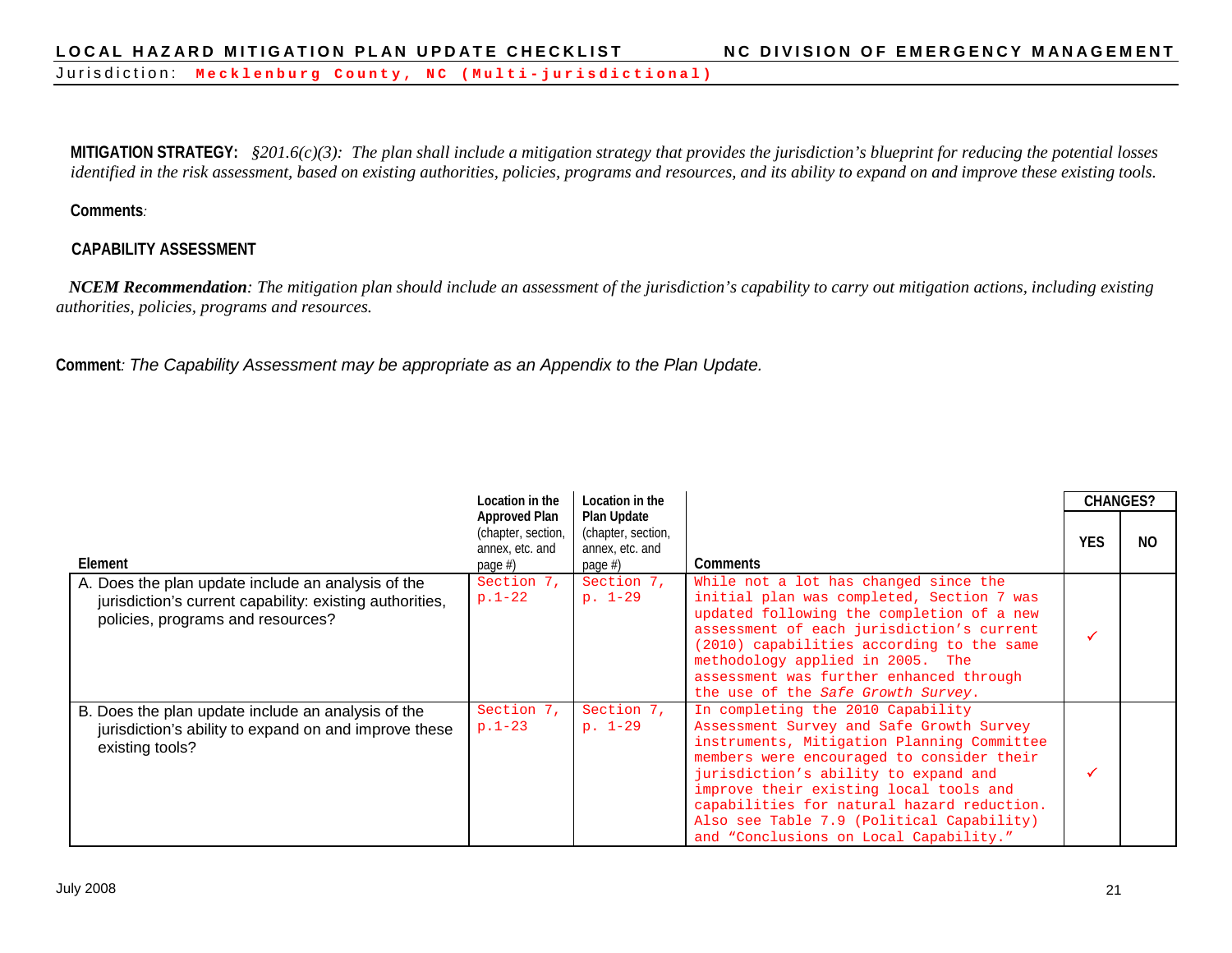#### **13. Local Hazard Mitigation Goals**

*Requirement §201.6(c)(3)(i): [The hazard mitigation strategy shall include a] description of mitigation goals to reduce or avoid long-term vulnerabilities to the identified hazards.*

**Comments***: After five years of implementing the mitigation strategy, communities are required to update their goals and actions. In the plan update, goals and objectives may be reaffirmed or updated based on current conditions, including the completion of mitigation initiatives, an updated or new risk assessment, or changes in State priorities.* 

*Although the regulations do not require a description of objectives, communities are encouraged to include objectives developed to achieve the goals so that reviewers understand the connection between goals, objectives and actions.* 

|                                                                                                                                                                                                                                                                              | Location in the                                                      | Location in the                                                    |                                                                                                                                                                                              |     | <b>CHANGES?</b> |
|------------------------------------------------------------------------------------------------------------------------------------------------------------------------------------------------------------------------------------------------------------------------------|----------------------------------------------------------------------|--------------------------------------------------------------------|----------------------------------------------------------------------------------------------------------------------------------------------------------------------------------------------|-----|-----------------|
| Element                                                                                                                                                                                                                                                                      | Approved Plan<br>(chapter, section,<br>annex, etc. and<br>page $#$ ) | Plan Update<br>(chapter, section,<br>annex, etc. and<br>page $#$ ) | <b>Comments</b>                                                                                                                                                                              | YES | NO.             |
| A Does the plan update include a description of<br>mitigation goals to reduce or avoid long-term<br>vulnerabilities to the identified hazards? (GOALS<br>are long-term; represent what the community wants<br>to achieve, and are based on the risk assessment<br>findings.) | Section 8,<br>p.2                                                    | Section 8,<br>p.3                                                  | Goal statements from the initial 2005<br>plan have been reaffirmed for 2010 based<br>on consensus of the Mitigation Planning<br>Committee (as documented in Section 2:<br>Planning Process). |     |                 |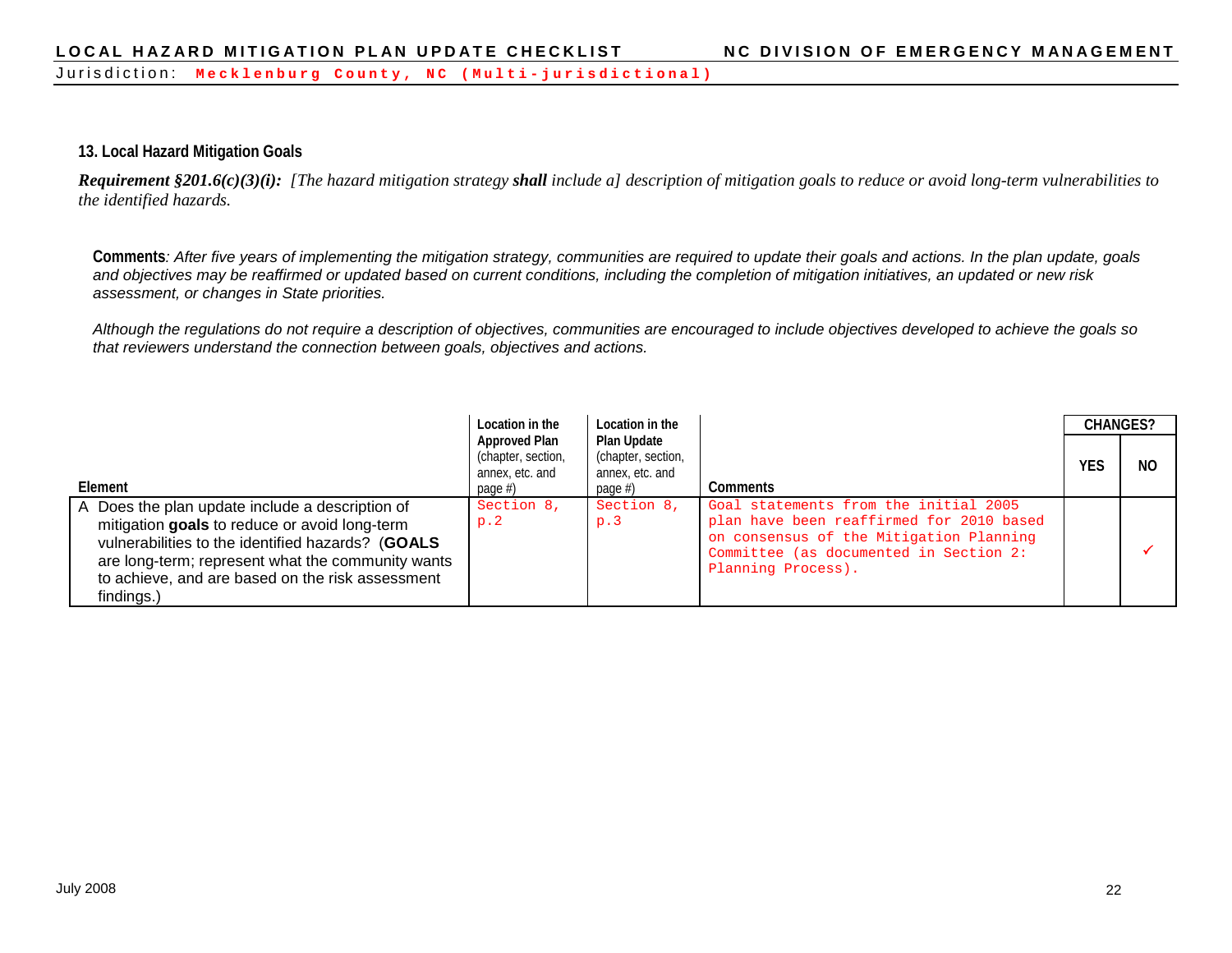#### **14. Identification and Analysis of Mitigation Actions**

*Requirement §201.6(c)(3)(ii): [The mitigation strategy shall include a] section that identifies and analyzes a comprehensive range of specific mitigation actions and projects being considered to reduce the effects of each hazard, with particular emphasis on new and existing buildings and infrastructure.*

**Comments***: Some of the mitigation actions identified in the previously approved plan may ultimately be eliminated from the community's action plan due to limited capabilities, prohibitive costs, low benefit/cost ratio, or other concerns. Other actions may be continued from the previously approved plan and*  incorporated into the plan update. Still other actions may be new to the plan update. The process by which the community decides on particular mitigation *actions must be described in the plan update.*

|                                                                                                                                                                    | Location in the                                                             | Location in the                                                               |                                                                                                                                                                                                                                                                                                                                           | <b>CHANGES?</b> |           |
|--------------------------------------------------------------------------------------------------------------------------------------------------------------------|-----------------------------------------------------------------------------|-------------------------------------------------------------------------------|-------------------------------------------------------------------------------------------------------------------------------------------------------------------------------------------------------------------------------------------------------------------------------------------------------------------------------------------|-----------------|-----------|
| Element                                                                                                                                                            | <b>Approved Plan</b><br>(chapter, section,<br>annex, etc. and<br>page #)    | <b>Plan Update</b><br>(chapter, section,<br>annex, etc. and<br>page $#$ )     | Comments                                                                                                                                                                                                                                                                                                                                  | <b>YES</b>      | <b>NO</b> |
| A. Does the plan update identify and analyze a<br>comprehensive range of specific mitigation actions<br>and projects for each hazard?                              | Section 2.<br>$p.8-13$<br>Section 8.<br>$p. 3-5$<br>Section 9.<br>$p. 1-29$ | Section 2.<br>$p.13-27$<br>Section 8,<br>$p. 3-8$<br>Section 9,<br>$p.1 - 66$ | A large, comprehensive range of mitigation<br>actions were discussed and deliberated at<br>Mitigation Planning Committee meetings and<br>through public outreach and involvement<br>efforts (described in Section 2: Planning<br>Process). The broad categories and<br>specific actions considered for hazards<br>described in Section 8. |                 |           |
| B Do the identified actions and projects address<br>reducing the effects of hazards on new buildings<br>and infrastructure?                                        | Section 2,<br>$p.8-13$<br>Section 8.<br>$p. 3-5$<br>Section 9,<br>$p. 1-29$ | Section 2,<br>$p.13-27$<br>Section 8,<br>$p. 3-8$<br>Section 9,<br>$p.1 - 66$ |                                                                                                                                                                                                                                                                                                                                           |                 |           |
| C. Do the identified actions and projects address<br>reducing the effects of hazards on existing<br>buildings and infrastructure?                                  | Section 2.<br>$p.8-13$<br>Section 8.<br>$p. 3-5$<br>Section 9.<br>$p. 1-29$ | Section 2.<br>$p.13-27$<br>Section 8,<br>$p. 3-8$<br>Section 9.<br>$p.1 - 66$ |                                                                                                                                                                                                                                                                                                                                           |                 |           |
| D. NCEM Addition: Do the identified actions address<br>the future use of land that is currently undeveloped<br>in hazard areas?                                    | N/A                                                                         | Section 2.<br>$p.13-27$<br>Section 8,<br>$p. 3-8$<br>Section 9,<br>$p.1 - 66$ |                                                                                                                                                                                                                                                                                                                                           |                 |           |
| E. If data deficiencies have been identified and remain<br>unresolved, does the plan update describe what<br>action will be taken to collect the data for the next | N/A                                                                         | N/A                                                                           |                                                                                                                                                                                                                                                                                                                                           | N/A             | N/A       |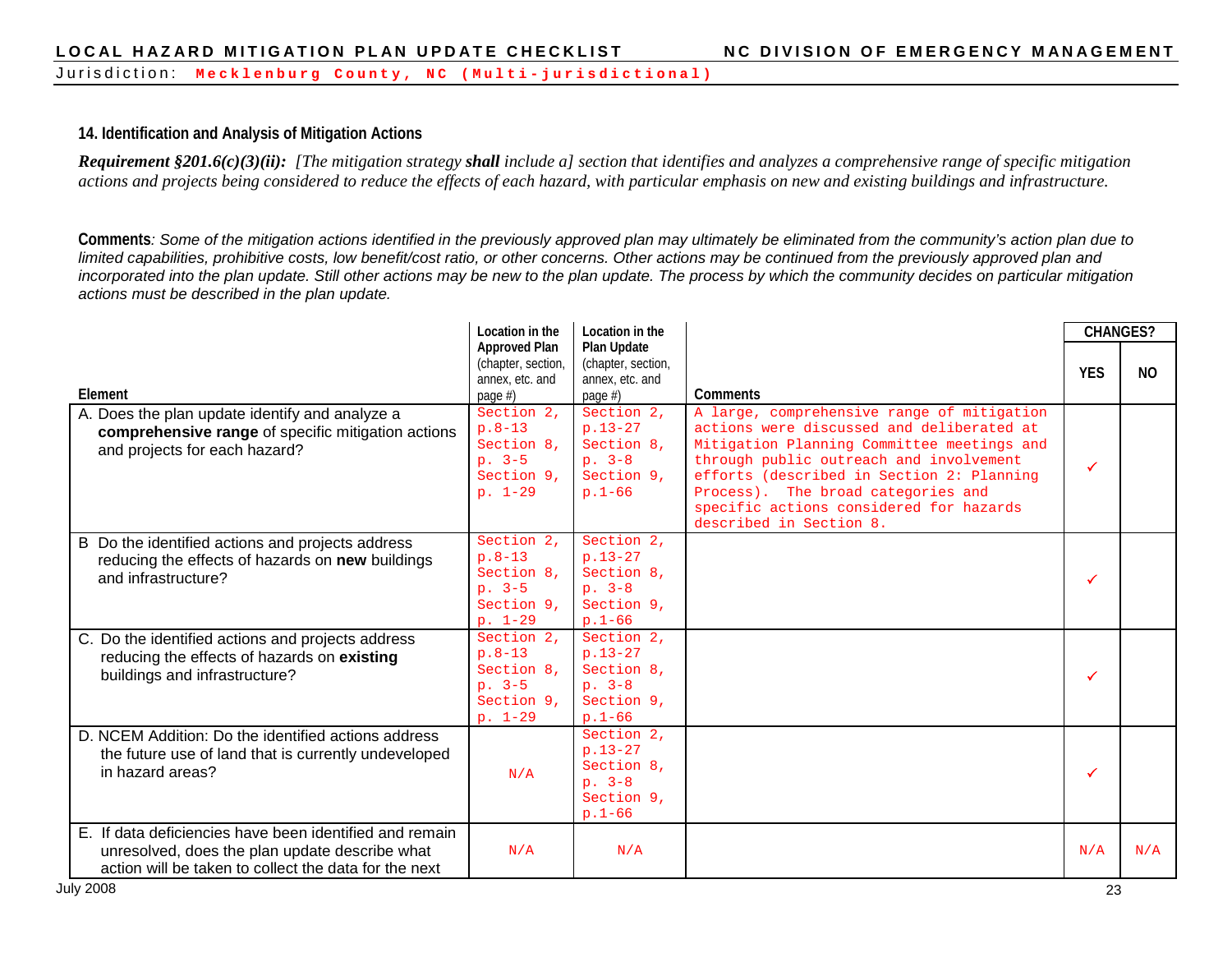Jurisdiction: **Mecklenburg County, NC ( Multi - jurisdictional)**

| update's |  |  |  |
|----------|--|--|--|
|          |  |  |  |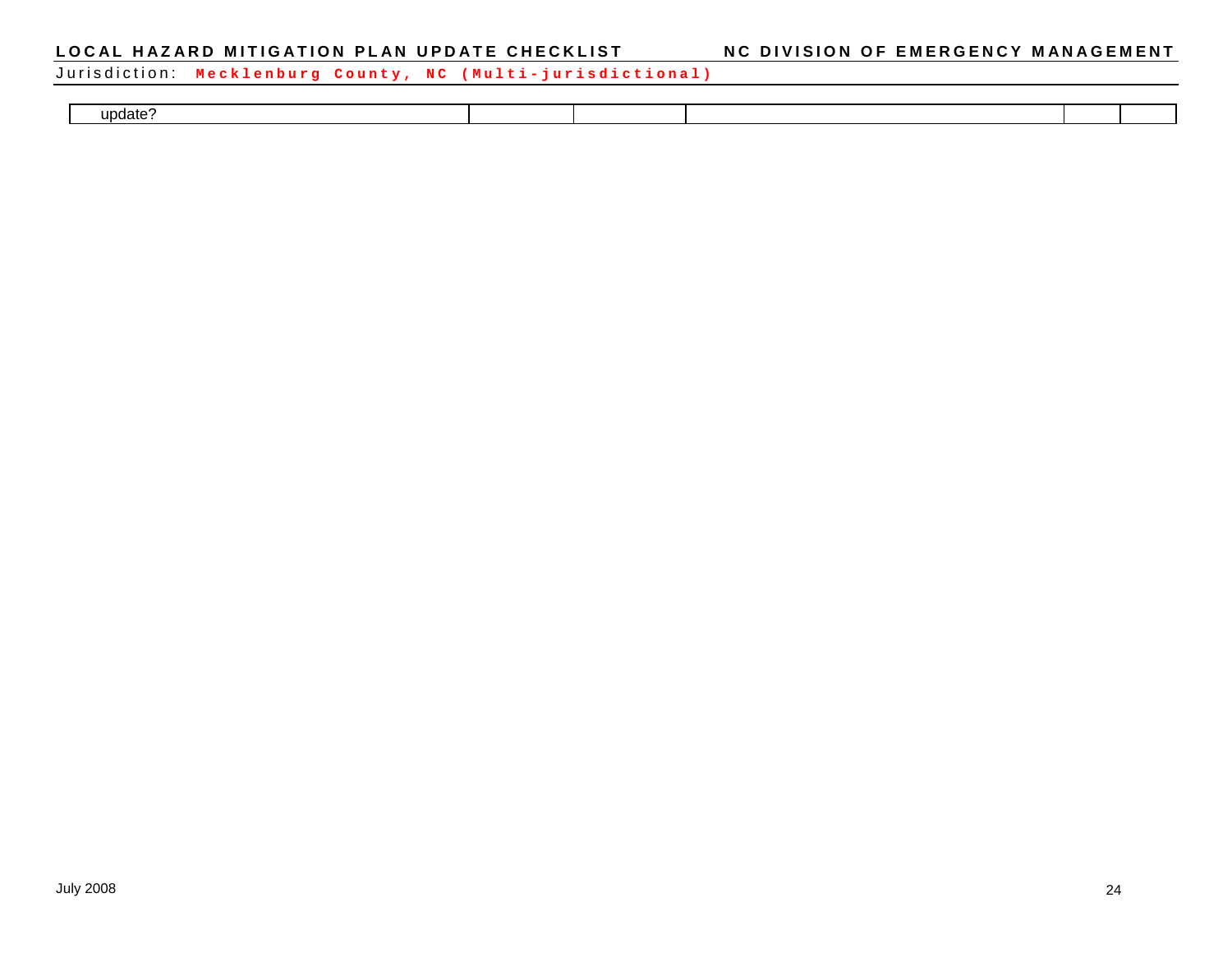Jurisdiction: **Mecklenburg County, NC ( Multi - jurisdictional)**

# **15. Identification and Analysis of Mitigation Actions: National Flood Insurance Program (NFIP) Compliance**

*Requirement §201.6(c)(3)(ii): [The mitigation strategy] must also address the jurisdiction's participation in the National Flood Insurance Program (NFIP), and continued compliance with NFIP requirements, as appropriate.* 

**NCEM Requirement:** Local mitigation plan updates are required to be consistent with NC's "Severe Repetitive Loss Strategy" contained in Appendix C to the NC State Hazard Mitigation Plan. Appendix C requires local plans to address repetitive loss properties and severe repetitive loss properties and to develop and give priority to appropriate mitigation actions. Appendix C is available on the Supplemental CD accompanying the NCEM Plan Update Guidance notebook.

|                                                                                                                                                                                               | Location in the                                                             | Location in the                                                           |                                                                                                                                                                                                                                                                                                                                           | <b>CHANGES?</b> |                |
|-----------------------------------------------------------------------------------------------------------------------------------------------------------------------------------------------|-----------------------------------------------------------------------------|---------------------------------------------------------------------------|-------------------------------------------------------------------------------------------------------------------------------------------------------------------------------------------------------------------------------------------------------------------------------------------------------------------------------------------|-----------------|----------------|
| Element                                                                                                                                                                                       | <b>Approved Plan</b><br>(chapter,<br>section, annex.<br>etc. and page $#$ ) | <b>Plan Update</b><br>(chapter, section,<br>annex, etc. and<br>page $#$ ) | Comments                                                                                                                                                                                                                                                                                                                                  | <b>YFS</b>      | N <sub>0</sub> |
| A. Does the plan update describe each jurisdiction's<br>participation in the NFIP?                                                                                                            | Section 7.<br>$p.9-10$                                                      | Section 7.<br>p.12                                                        | The description of each jurisdiction's<br>participation in the NFIP has been updated<br>and expanded upon with new information<br>(see Table 7.3).                                                                                                                                                                                        | ✓               |                |
| B Does the mitigation strategy identify, analyze, and<br>prioritize actions related to continued compliance<br>with the NFIP?                                                                 | N/A                                                                         | Section 9<br>(throughout)                                                 | Each jurisdiction included mitigation<br>action related to continued compliance in<br>with the NFIP in their individual<br>mitigation action plans (most of these<br>were listed as Mitigation Action #1).                                                                                                                                | N/A             | N/A            |
| C. NCEM Requirement: Does the plan update identify<br>and prioritize appropriate mitigation actions for<br>repetitive flood loss properties and/or severe<br>repetitive loss properties?      | N/A                                                                         | Section 9,<br>p.4<br>p.13<br>p.54<br>p.55                                 | See Mitigation Action #9 for Mecklenburg<br>County; #9 for City of Charlotte; and #6<br>and #9 for Town of Pineville. No<br>repetitive loss properties confirmed for<br>other jurisdictions.                                                                                                                                              | N/A             | N/A            |
| D. NCEM Requirement: Does the plan update identify<br>appropriate mitigation actions for undeveloped<br>areas within repetitive flood loss areas to avoid<br>repetitive losses in the future? | N/A                                                                         | Section 9,<br>p.4<br>p.13<br>p.54<br>p.55                                 | See Mitigation Action #9 for Mecklenburg<br>County; #9 for City of Charlotte; and #6<br>and #9 for Town of Pineville. No<br>repetitive loss properties confirmed for<br>other jurisdictions.                                                                                                                                              | N/A             | N/A            |
| E. NCEM Recommendation: does the plan update<br>include a Redevelopment Plan that covers Severe<br>Repetitive Loss areas to be activated in the event of<br>a major disaster?                 | N/A                                                                         | N/A                                                                       | Many of the known severe repetitive loss<br>areas in Mecklenburg County have been<br>addressed through the County's Floodplain<br>Buyout Program as described in Section 7<br>(Capability Assessment). The specific<br>location of any other FEMA-defined Severe<br>Repetitive Loss properties is pending new,<br>updated data from NCEM. | N/A             | N/A            |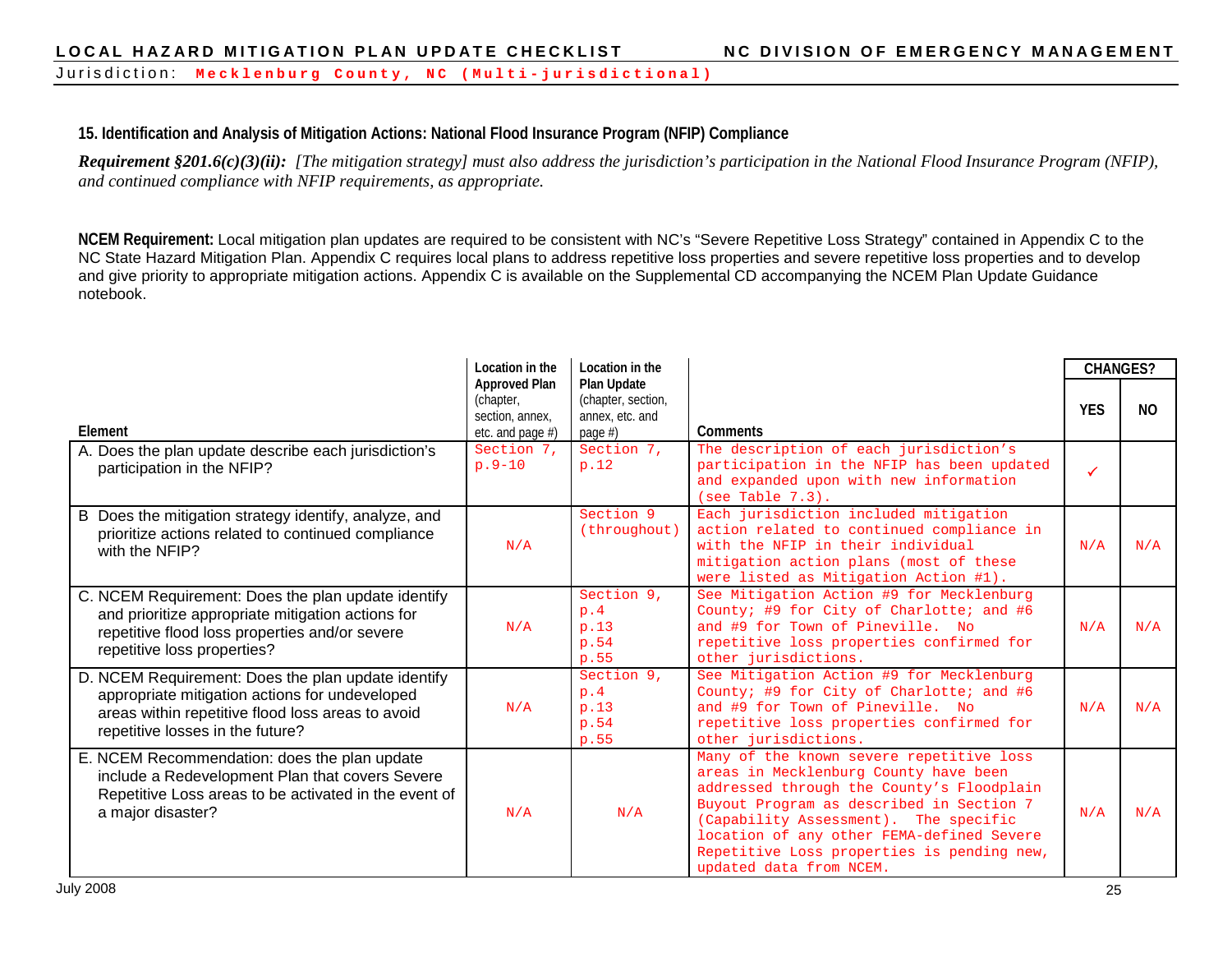#### **16. Implementation of Mitigation Actions**

*Requirement: §201.6(c)(3)(iii): [The mitigation strategy section shall include] an action plan describing how the actions identified in section (c)(3)(ii) will be prioritized, implemented, and administered by the local jurisdiction. Prioritization shall include a special emphasis on the extent to which benefits are maximized according to a cost benefit review of the proposed projects and their associated costs.*

**Comments***: The updated plan must identify the completed, deleted or deferred actions or activities from the previously approved plan. Further, the updated plan shall include in its evaluation and prioritization any new mitigation actions identified since the previous plan was approved.* 

|                                                                                                                                                                                                                                 | Location in the                                                             | Location in the                                                    |                                                                                                                                                                                                                                                                                                                                                                                                                                                                                                                                                        | <b>CHANGES?</b> |           |
|---------------------------------------------------------------------------------------------------------------------------------------------------------------------------------------------------------------------------------|-----------------------------------------------------------------------------|--------------------------------------------------------------------|--------------------------------------------------------------------------------------------------------------------------------------------------------------------------------------------------------------------------------------------------------------------------------------------------------------------------------------------------------------------------------------------------------------------------------------------------------------------------------------------------------------------------------------------------------|-----------------|-----------|
| Element                                                                                                                                                                                                                         | <b>Approved Plan</b><br>(chapter, section,<br>annex, etc. and<br>page $#$ ) | Plan Update<br>(chapter, section,<br>annex, etc. and<br>page $#$ ) | Comments                                                                                                                                                                                                                                                                                                                                                                                                                                                                                                                                               | <b>YFS</b>      | <b>NO</b> |
| A. Does the updated mitigation strategy include how<br>the actions are prioritized? (For example, is there a<br>discussion of the process and criteria used?)                                                                   | Section 8,<br>p.2<br>Section 9,<br>$p.1-29$                                 | Section 8,<br>$p.1-2$<br>Section 9,<br>$1 - 66$                    |                                                                                                                                                                                                                                                                                                                                                                                                                                                                                                                                                        |                 |           |
| B. Does the updated mitigation strategy address how<br>the actions will be implemented and administered<br>including the responsible department, existing and<br>potential resources, and timeframe to complete each<br>action? | Section 9.<br>$p.1-29$                                                      | Section 9,<br>$1 - 66$                                             |                                                                                                                                                                                                                                                                                                                                                                                                                                                                                                                                                        |                 |           |
| C. Does the updated prioritization process include an<br>emphasis on the use of a cost-benefit review to<br>maximize benefits?                                                                                                  | Section 2,<br>$p.8-11$<br>Section 8.<br>$p.1-2$                             | Section 8.<br>$p.1-2$                                              | As in 2005 during the initial development<br>of the plan, only a general economic<br>cost-benefit review was considered<br>through the process of selecting and<br>prioritizing mitigation actions for each<br>jurisdiction. Mitigation actions with<br>"high" priority were determined to be the<br>most cost effective and most compatible<br>with each jurisdiction's unique needs. A<br>more detailed cost-benefit analysis will<br>be applied to particular projects prior<br>to the application for or obligation of<br>funding, as appropriate. |                 |           |
| D. Does the plan update identify the completed,<br>deleted or deferred actions as a benchmark for<br>progress, and if activities are unchanged (i.e.,<br>deferred), does the updated plan describe why no<br>changes occurred?  | N/A                                                                         | Section 9,<br>$1 - 66$                                             | All proposed mitigation actions from the<br>2005 plan have been included with<br>information on their current status, in<br>addition to newly proposed mitigation<br>actions for each jurisdiction.                                                                                                                                                                                                                                                                                                                                                    | N/A             | N/A       |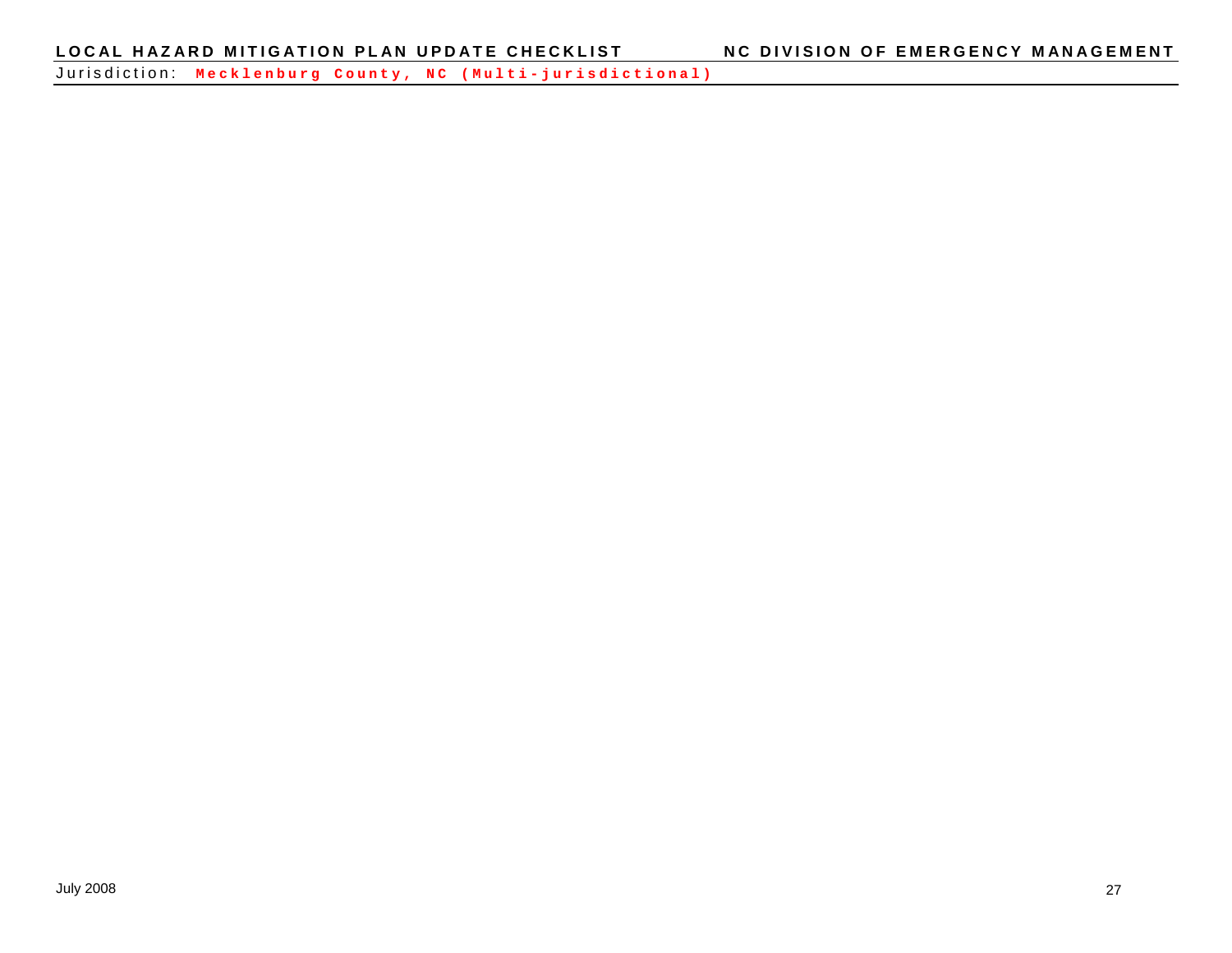#### **17. Multi-Jurisdictional Mitigation Actions**

*Requirement §201.6(c)(3)(iv): For multi-jurisdictional plans, there must be identifiable action items specific to the jurisdiction requesting FEMA approval or credit of the plan.*

|                                                                                                                                                                                                                                            | Location in the                                                      | Location in the                                                 |                                                                                                                                                                                                     | <b>CHANGES?</b> |     |
|--------------------------------------------------------------------------------------------------------------------------------------------------------------------------------------------------------------------------------------------|----------------------------------------------------------------------|-----------------------------------------------------------------|-----------------------------------------------------------------------------------------------------------------------------------------------------------------------------------------------------|-----------------|-----|
| Element                                                                                                                                                                                                                                    | Approved Plan<br>(chapter, section,<br>annex, etc. and<br>page $#$ ) | Plan Update<br>(chapter, section,<br>annex, etc. and<br>page #) | Comments                                                                                                                                                                                            | <b>YES</b>      | NO  |
| A Does the plan update include at least one<br>identifiable action item for each jurisdiction<br>requesting FEMA approval of the plan update?                                                                                              | Section 9,<br>$p.1-29$                                               | Section 9,<br>$1 - 66$                                          |                                                                                                                                                                                                     |                 |     |
| B. Does the updated plan identify the completed,<br>deleted or deferred mitigation actions as a<br>benchmark for progress, and if activities are<br>unchanged (i.e., deferred), does the updated plan<br>describe why no changes occurred? | N/A                                                                  | Section 9,<br>$1 - 66$                                          | All proposed mitigation actions from the<br>2005 plan have been included with<br>information on their current status, in<br>addition to newly proposed mitigation<br>actions for each jurisdiction. | N/A             | N/A |

*.*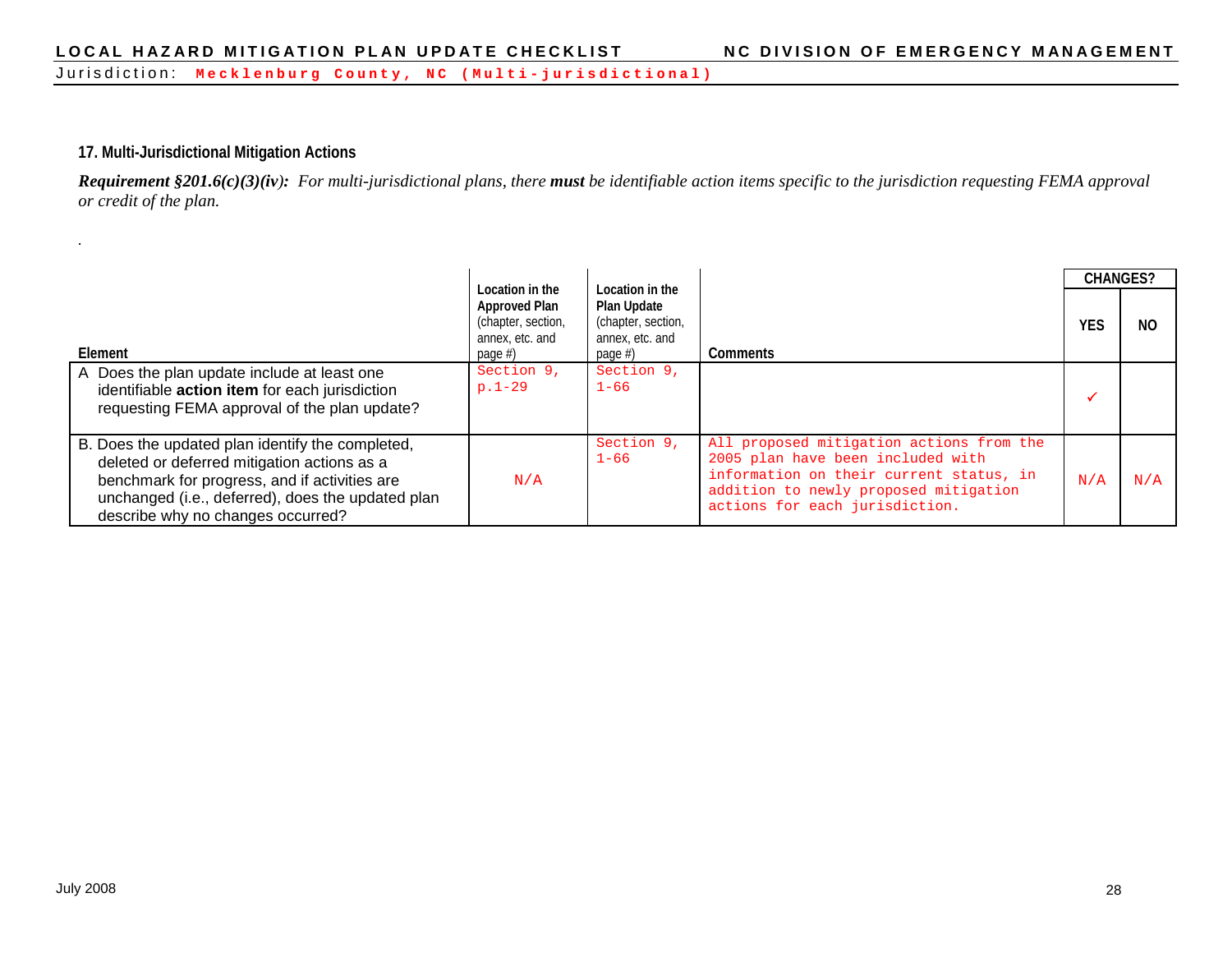#### **PLAN MAINTENANCE PROCESS**

#### **18. Monitoring, Evaluating, and Updating the Plan**

*Requirement §201.6(c)(4)(i): [The plan maintenance process shall include a] section describing the method and schedule of monitoring, evaluating, and updating the mitigation plan within a five-year cycle.*

#### **Comments***:*

*The plan update must describe any changes in how the plan will be maintained over the next five-year period.*

|                                                                                                                                                             | Location in the                                                      | Location in the                                                    |                 |            | <b>CHANGES?</b> |
|-------------------------------------------------------------------------------------------------------------------------------------------------------------|----------------------------------------------------------------------|--------------------------------------------------------------------|-----------------|------------|-----------------|
| Element                                                                                                                                                     | Approved Plan<br>(chapter, section,<br>annex, etc. and<br>page $#$ ) | Plan Update<br>(chapter, section,<br>annex, etc. and<br>page $#$ ) | <b>Comments</b> | <b>YES</b> | NO.             |
| A. Does the plan update describe the method and<br>schedule for monitoring the updated plan, including<br>the responsible department?                       | Section 10,<br>$p.2-4$                                               | Section 10,<br>$p.2-5$                                             |                 |            |                 |
| B. Does the plan update describe the method and<br>schedule for evaluating the plan, including how, when<br>and by whom (i.e., the responsible department)? | Section 10,<br>$p.2-4$                                               | Section 10,<br>$p.2-5$                                             |                 |            |                 |
| C. Does the plan update describe the method and<br>schedule for updating the plan within the five-year<br>cycle?                                            | Section 10,<br>p.3                                                   | Section 10,<br>$p.3-4$                                             |                 |            |                 |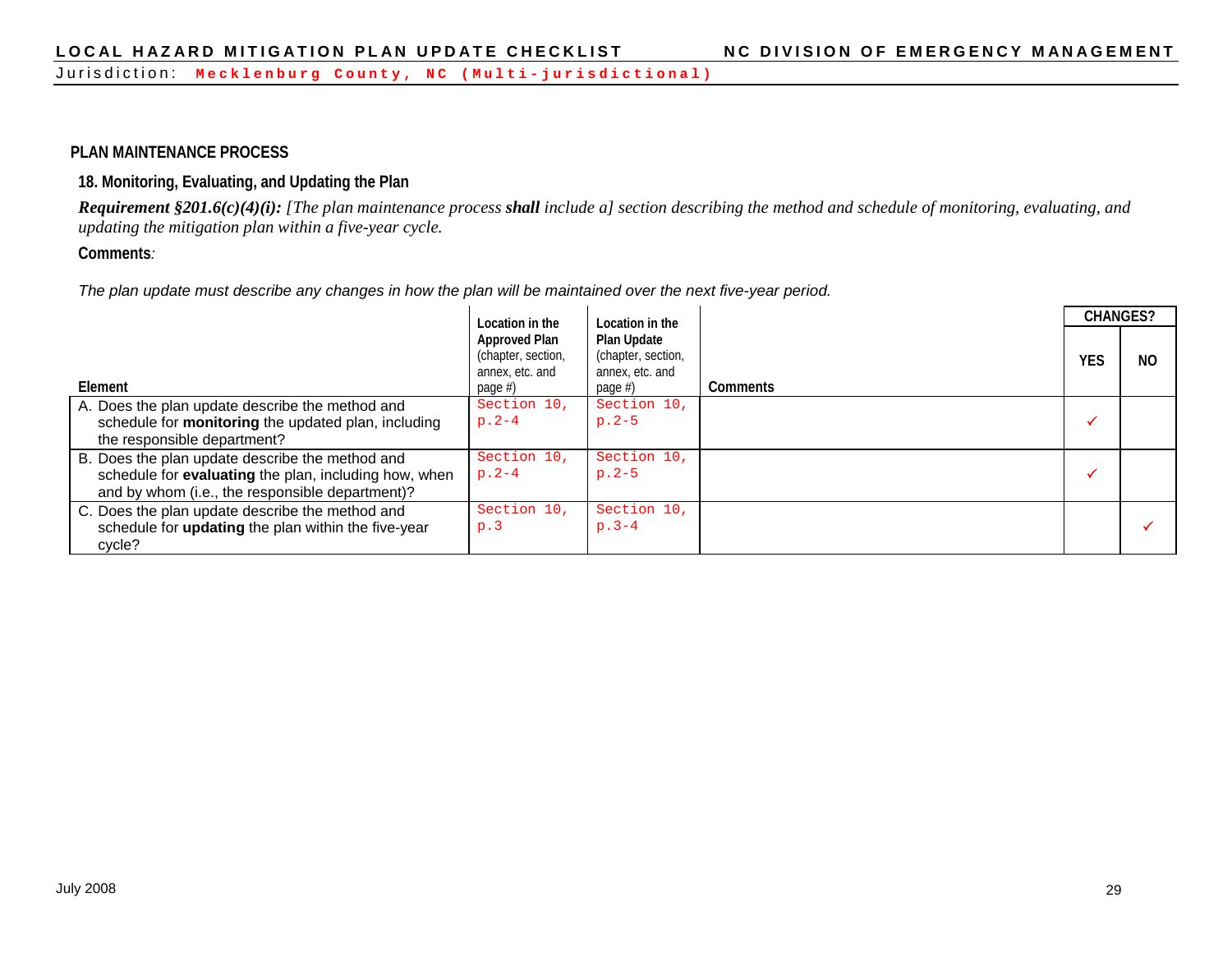Jurisdiction: **Mecklenburg County, NC ( Multi - jurisdictional)**

#### **19. Incorporation into Existing Planning Mechanisms**

*Requirement §201.6(c)(4)(ii): [The plan shall include a] process by which local governments incorporate the requirements of the mitigation plan into other planning mechanisms such as comprehensive or capital improvement plans, when appropriate.*

|                                                                                                                                                                                                                                                    | Location in the                                                             | Location in the                                                    |                 | <b>CHANGES?</b> |     |
|----------------------------------------------------------------------------------------------------------------------------------------------------------------------------------------------------------------------------------------------------|-----------------------------------------------------------------------------|--------------------------------------------------------------------|-----------------|-----------------|-----|
| Element                                                                                                                                                                                                                                            | <b>Approved Plan</b><br>(chapter, section,<br>annex, etc. and<br>page $#$ ) | Plan Update<br>(chapter, section,<br>annex, etc. and<br>page $#$ ) | <b>Comments</b> | <b>YES</b>      | NO. |
| A. Does the plan update identify other local planning<br>mechanisms available for incorporating the mitigation<br>requirements of the mitigation plan?                                                                                             | Section 10,<br>$p.1-2$                                                      | Section 10,<br>p.2                                                 |                 |                 |     |
| B. Does the plan update include a process by which the<br>local government will incorporate the mitigation<br>strategy and other information contained in the plan<br>(e.g., risk assessment) into other planning<br>mechanisms, when appropriate? | Section 10,<br>$p.1-2$                                                      | Section 10,<br>p.2                                                 |                 |                 |     |
| C. Does the updated plan explain how the local<br>government incorporated the mitigation strategy and<br>other information contained in the plan (e.g., risk<br>assessment) into other planning mechanisms, when<br>appropriate?                   | N/A                                                                         | Section 10,<br>p.2                                                 |                 | N/A             | N/A |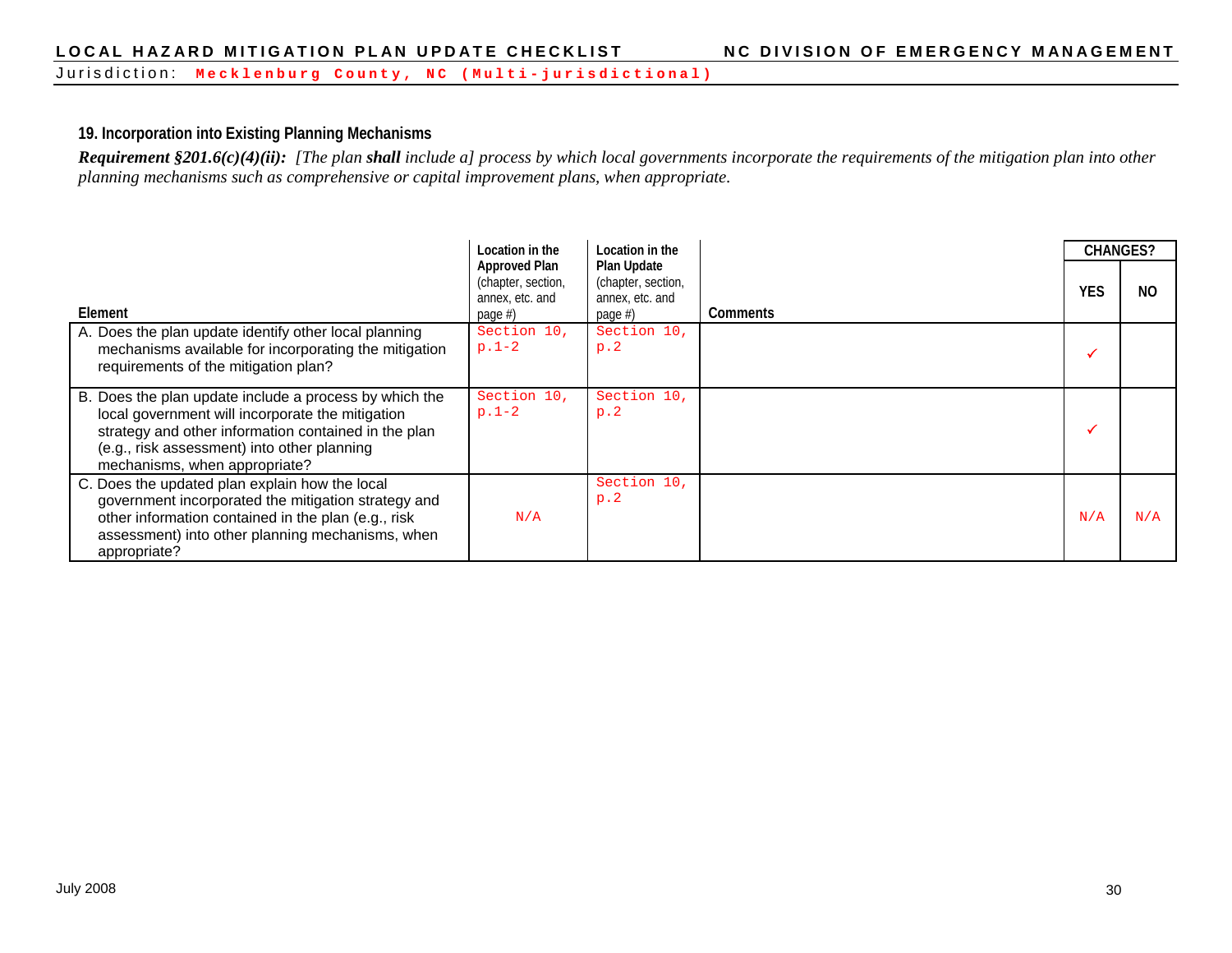#### **20. Continued Public Involvement**

*Requirement §201.6(c)(4)(iii): [The plan maintenance process shall include a] discussion on how the community will continue public participation in the plan maintenance process.*

**Comment***: Make sure the public from each jurisdiction in a multi-jurisdictional plan has the opportunity for continued public involvement.*

|                                                                                                                                   | Location in the                                                             | Location in the                                                    |                 | <b>CHANGES?</b> |           |
|-----------------------------------------------------------------------------------------------------------------------------------|-----------------------------------------------------------------------------|--------------------------------------------------------------------|-----------------|-----------------|-----------|
| Element                                                                                                                           | <b>Approved Plan</b><br>(chapter, section,<br>annex, etc. and<br>page $#$ ) | Plan Update<br>(chapter, section,<br>annex, etc. and<br>page $#$ ) | <b>Comments</b> | <b>YES</b>      | <b>NO</b> |
| A. Does the plan update explain how continued<br>public participation will be obtained? (For                                      | Section 10,<br>p.5                                                          | Section 10,<br>p.5                                                 |                 |                 |           |
| example, will there be public notices, an on-going<br>mitigation plan committee, or annual review<br>meetings with stakeholders?) |                                                                             |                                                                    |                 |                 |           |